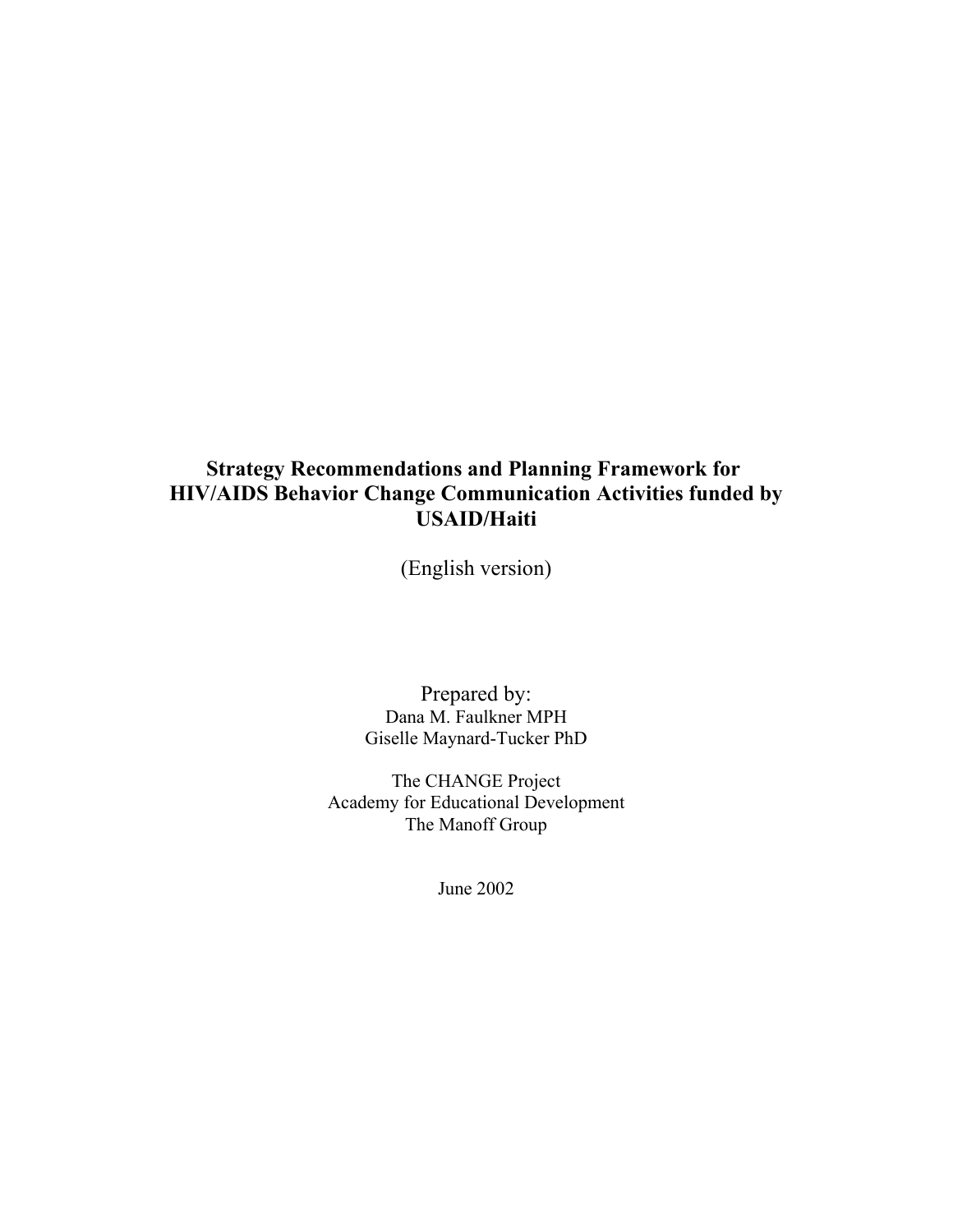## **ACKNOWLEDGEMENTS**

The work of the CHANGE/Haiti team would not have been possible without the gracious help and cooperation of numerous individuals and agencies. In particular, we wish to express our appreciation to Judith Timyan, Pierre Mercier, Dorothy Vincent and Geneve Mongene of the USAID/Haiti Mission for their guidance and support, and to the members of the USAID HIV/AIDS Behavior Change Communication Working group, all of whom gave generously of their time and knowledge to enable this strategy framework to be completed within the allotted timeframe.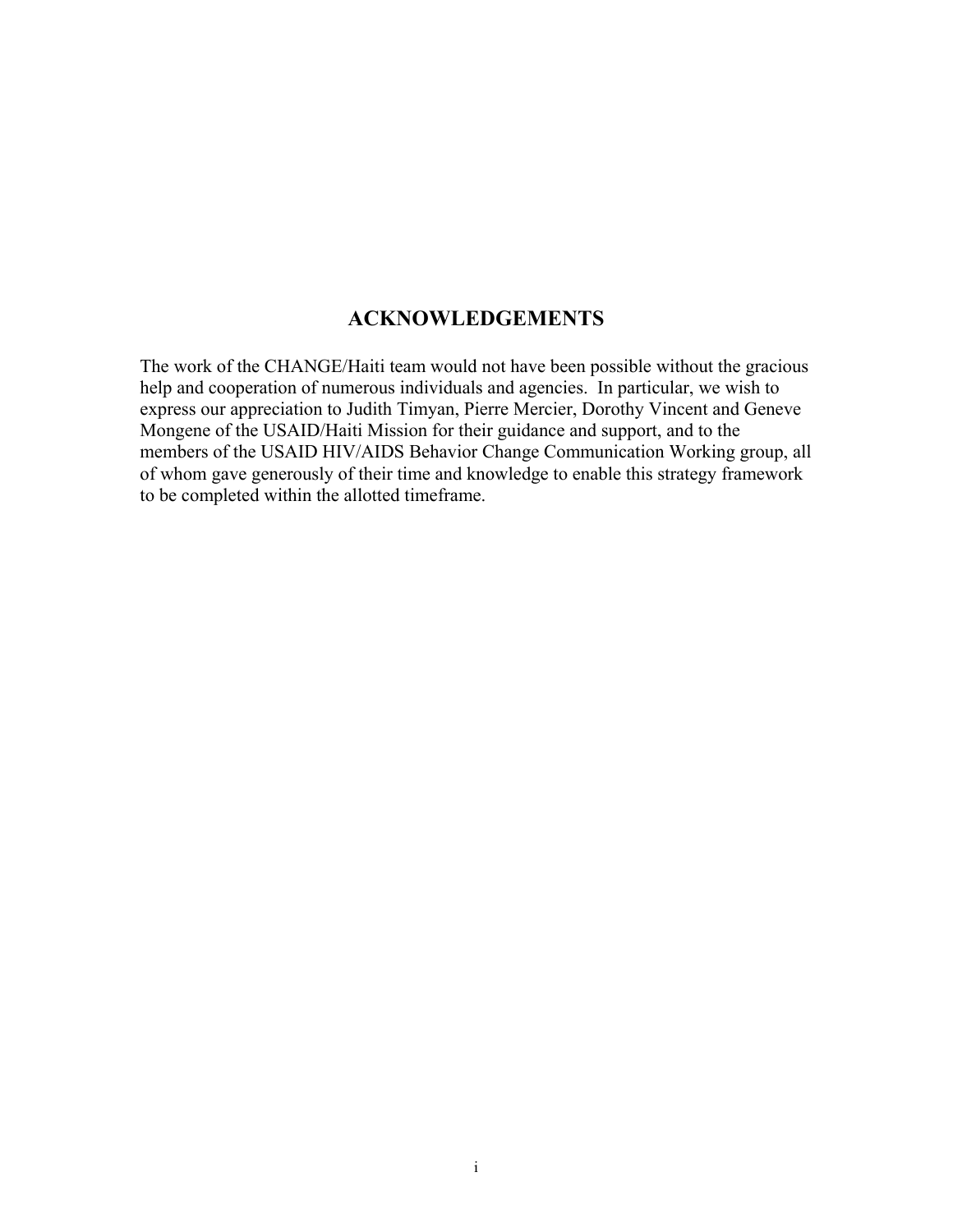# **Table of Contents**

|                                                   | 12 |
|---------------------------------------------------|----|
| A. TABLE A: BEHAVIOR CHANGE OBJECTIVES AND TARGET |    |
| <b>AUDIENCES</b>                                  |    |
| B. TABLE B: SUMMARY OF BCC INTERVENTIONS          |    |
| C. TABLE C: GAP ANALYSIS                          |    |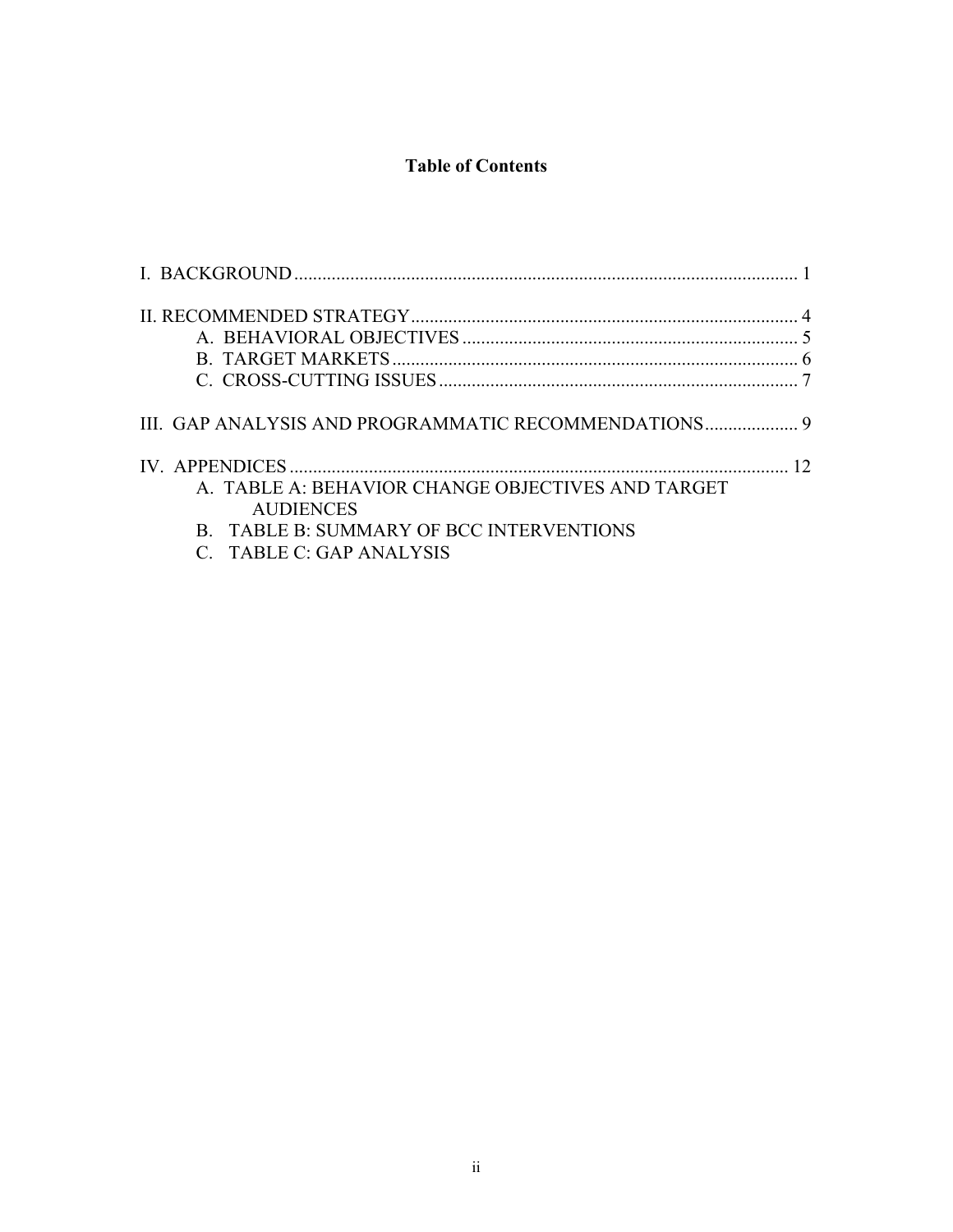#### **Strategy Recommendations and Planning Framework for HIV/AIDS Behavior Change Communication Activities Funded by USAID**

#### <span id="page-3-0"></span>**I. BACKGROUND**

With new commitment from the United States Congress, the President and the U.S. Agency for International Development to provide greater support for HIV/AIDS prevention and care, there is an important opportunity to strengthen and expand the existing HIV/AIDS programming funded by USAID/Haiti. This opportunity is further enhanced by the recent inclusion in the results framework for USAID/Haiti of a Strategic Objective for health (SO3) that includes an Intermediate Result (IR) on HIV/AIDS: "Effective HIV/AIDS prevention-to-care strategies adopted and implemented." The current development of a "National Strategic Plan for HIV/AIDS Programming 2001- 2006" by the Haitian government, with the support of its international partners, provides additional momentum for renewed USAID/Haiti programming on HIV/AIDS.

To build on this momentum, USAID/Haiti commissioned a team from the Synergy Project to develop a recommended program strategy for USAID in HIIV/AIDS. The Synergy team, in their final report (September 2001), recommended that USAID/Haiti pursue two mutually reinforcing strategies to respond to the generalized HIV/AIDS epidemic in Haiti: "to provide decentralized prevention and care throughout the country, while insuring extra coverage of high-risk settings or 'hot spots' where transmission is most rapid."

During this same period of time, USAID/Haiti staff in HIV/AIDS convened a working group on Behavior Change Communication, consisting of behavioral and communications specialists from its Cooperating Agencies and Partners involved in HIV/AIDS programming. In a series of discussions, this working group reviewed and assessed USAID's BCC programming in HIV/AIDS, and identified the strengths, weaknesses and lessons learned from 15 years of HIV/AIDS activities in Haiti.

Their most important conclusions were:

#### **Strengths and Lessons Learned**

• Through its AIDSTech and AIDSCAP Projects (1990-1996), USAID introduced and encouraged a focus on HIV/AIDS in the country and prompted useful coordination among the different partners and programs.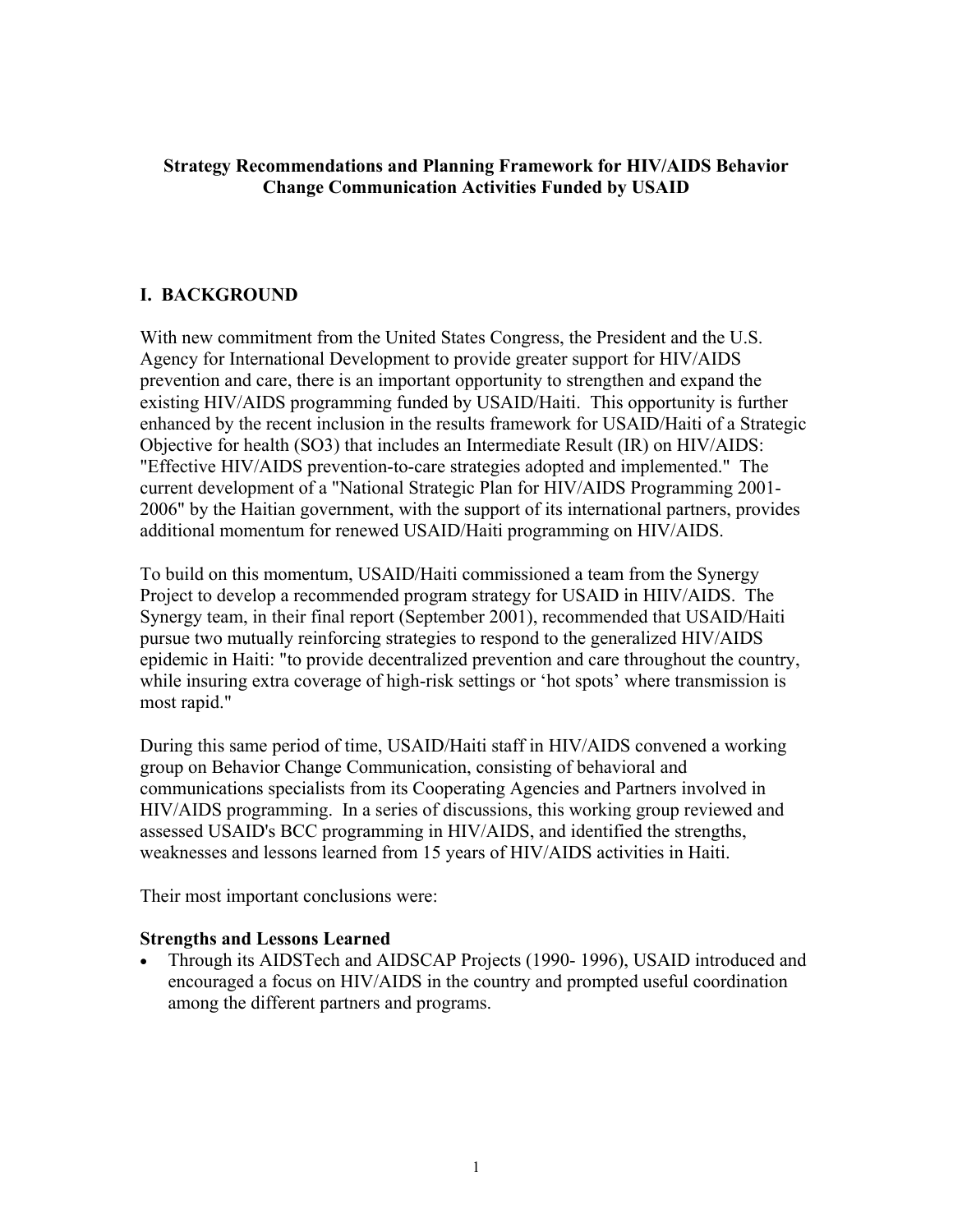- A variety of communication tactics were developed which demonstrated their effectiveness in BCC:
	- Public service messages,
	- Condom social marketing,
	- Mass media campaigns,
	- Community mobilization and
	- Couples counseling.
- The communications materials used in PSI's social marketing programs set a high standard of quality, both visually and in terms of content, for HIV/AIDS messages.
- The inclusion of young people in the initiation of activities increased the effectiveness of the programs.
- HIV/AIDS messages were integrated into the overall BCC strategies and training in public health (for example, through HS 2004.)
- There is an increased level of general knowledge in the population regarding HIV/AIDS (although myths and inaccuracies remain widespread).

#### **Weaknesses and Areas of Concern**

- The disruption in USAID support during the period 1996-1999 created significant discontinuity in programs, staffing and impact.
- The mandate of programs supported by USAID did not include care and support of people living with AIDS; consequently little in the way of resources or attention was directed to this area.
- There was a lack of leadership and coordination of programs, and little coordination across partners and programs of the various campaigns and messages.
- Working with the public sector was difficult and slow.
- Negative attitudes toward HIV/AIDS among health care workers were widespread and training and preparation for health care workers dealing with HIV/AIDS patients was minimal.
- Activities were concentrated in the same geographic areas, with little expansion and replication of model interventions into other cities and departments.
- Mass media campaigns on HIV/AIDS were not complemented by interpersonal communication and community involvement.
- There was a lack of communication materials in general and particularly of material in Creole, and the materials developed were often too "medical" in their orientation.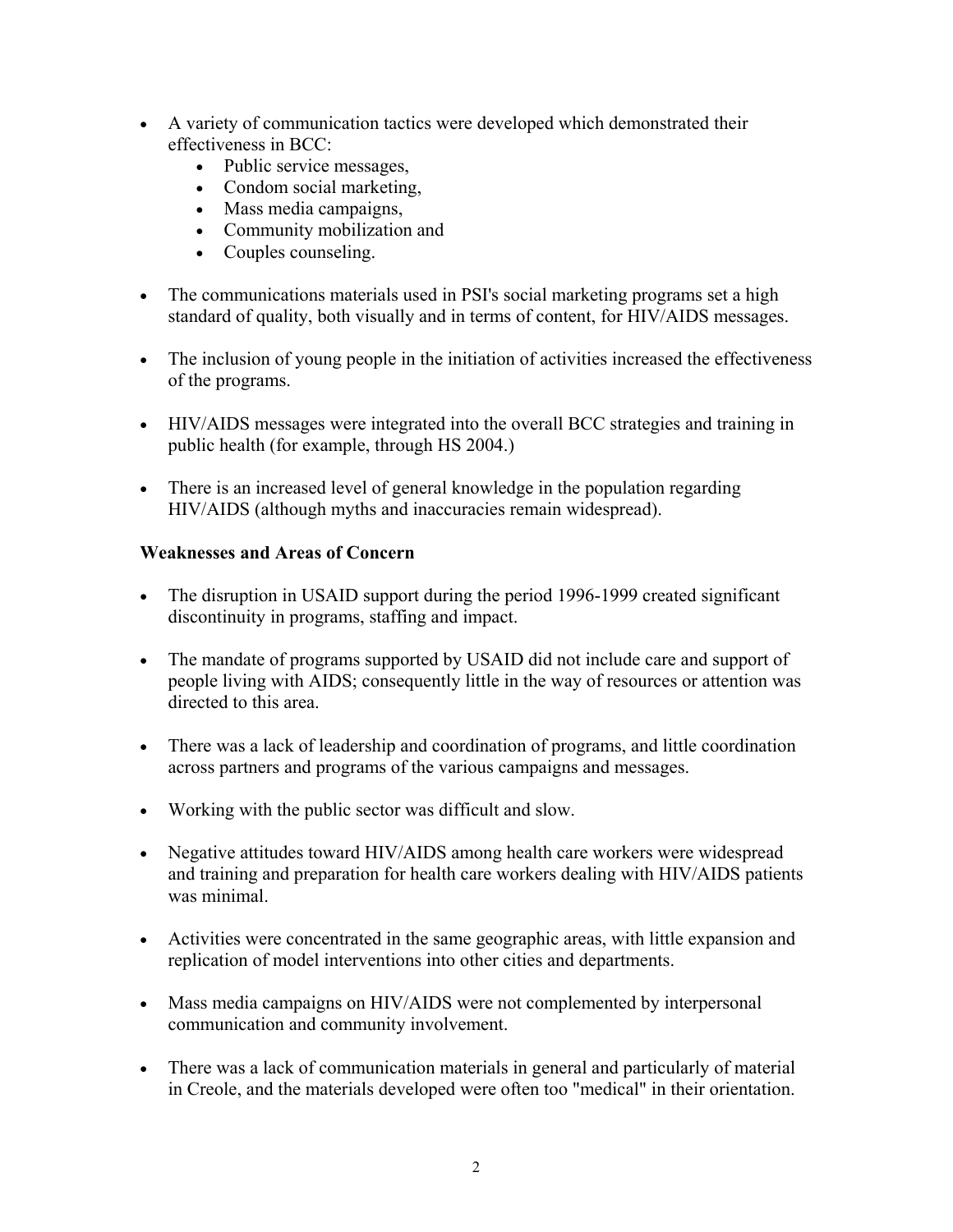• Little of the experience to date has been effectively documented.

To build on these deliberations, USAID/Haiti requested a team from the CHANGE Project to collaborate with the BCC working group to develop an Integrated strategy for the BCC activities of USAID partners and programs working on HIV/AIDS. The following recommendations are based on discussions with the members of the working group, interviews with experienced behavioral specialists in Haiti and a review of Haiti program documents and research data.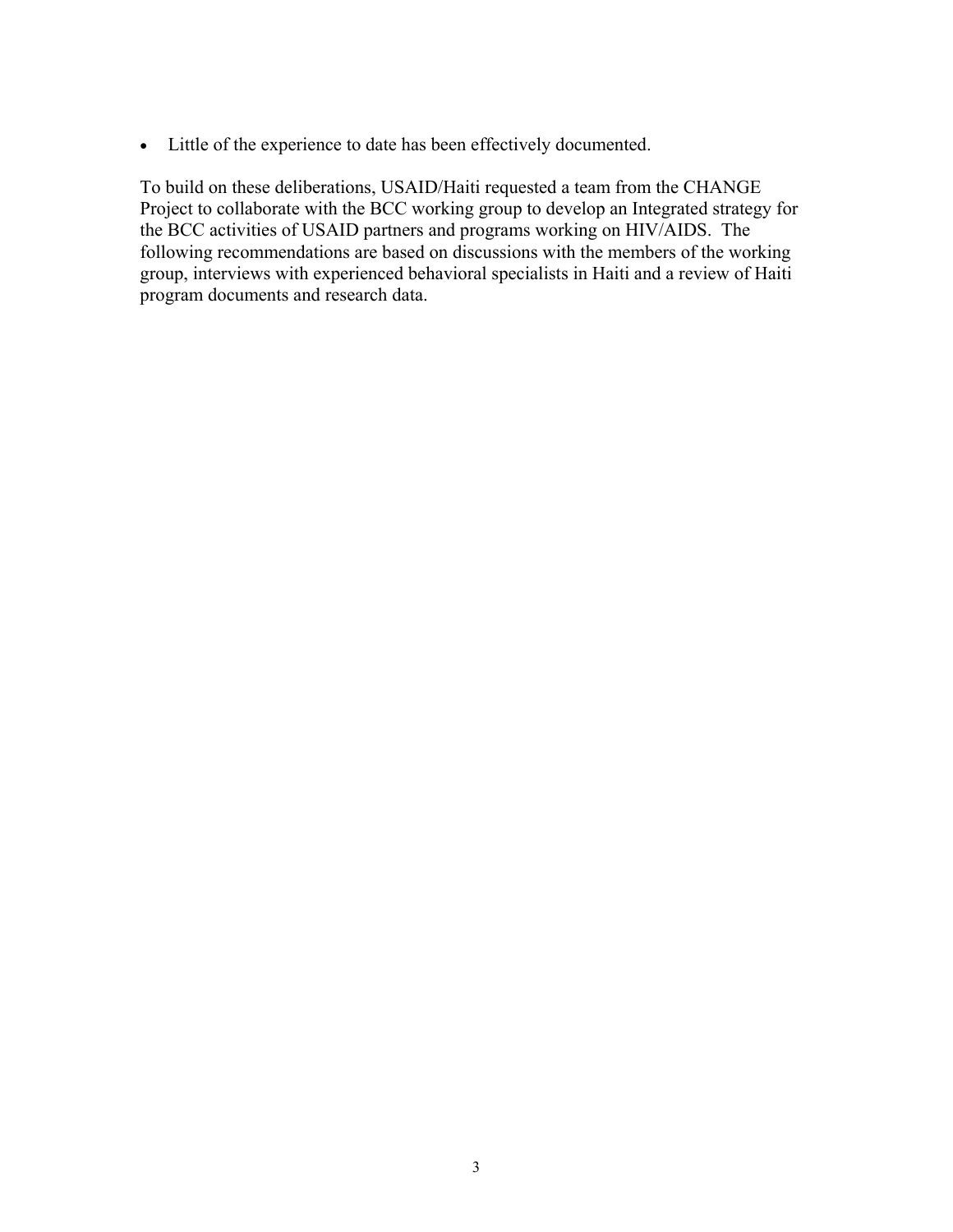### <span id="page-6-0"></span>**II. RECOMMENDED STRATEGY**

Consistent with the Mission's SO3 and HIV/AIDS IR, and the program strategy developed by the Synergy team, the two overall goals for Behavior Change Communication activities funded by USAID on HIV/AIDS are:

- To reduce transmission of the HIV/AIDS virus and
- To improve the care and support of people living with HIV/AIDS.

The recommended strategy is to realize these goals through achievement of a series of *selected behavioral objectives* executed through *coordinated, planned interventions* undertaken by a range of USAID partners, that:

- Target changes in the behavior of those individuals who are at *highest risk* of becoming infected by or transmitting the HIV/AIDS virus *AND* who are *susceptible* (as determined by Haitian data and best global practices) to substantial, positive impact;
- Make full use of "second generation" HIV/AIDS prevention messages emphasizing personal recognition and acceptance of risk, the adoption of personalized risk reduction strategies and care-seeking behavior, and the reduction of fear, stigma and discrimination regarding HIV/AIDS;
- Extend the range of tactics used such as stimulation of public dialog and debate, dissemination of messages through social networks, secondary targeting of "personal influencers" and voluntary counseling and testing, to supplement the already wellestablished tactics of mass media campaigns, public events, outreach to community leaders and peer education;
- Base themselves firmly in the cultural realities of Haitian behavior patterns and belief systems, and address the constraints and limitations facing individuals attempting to initiate new behaviors within existing social structures and personal relationships, such as social norms, perceptions of self-efficacy and power inequalities in male/female relationships; and
- Expand the geographic focus and range of existing programs to the smaller cities and rural areas that have been disproportionately impacted by HIV/AIDS infection.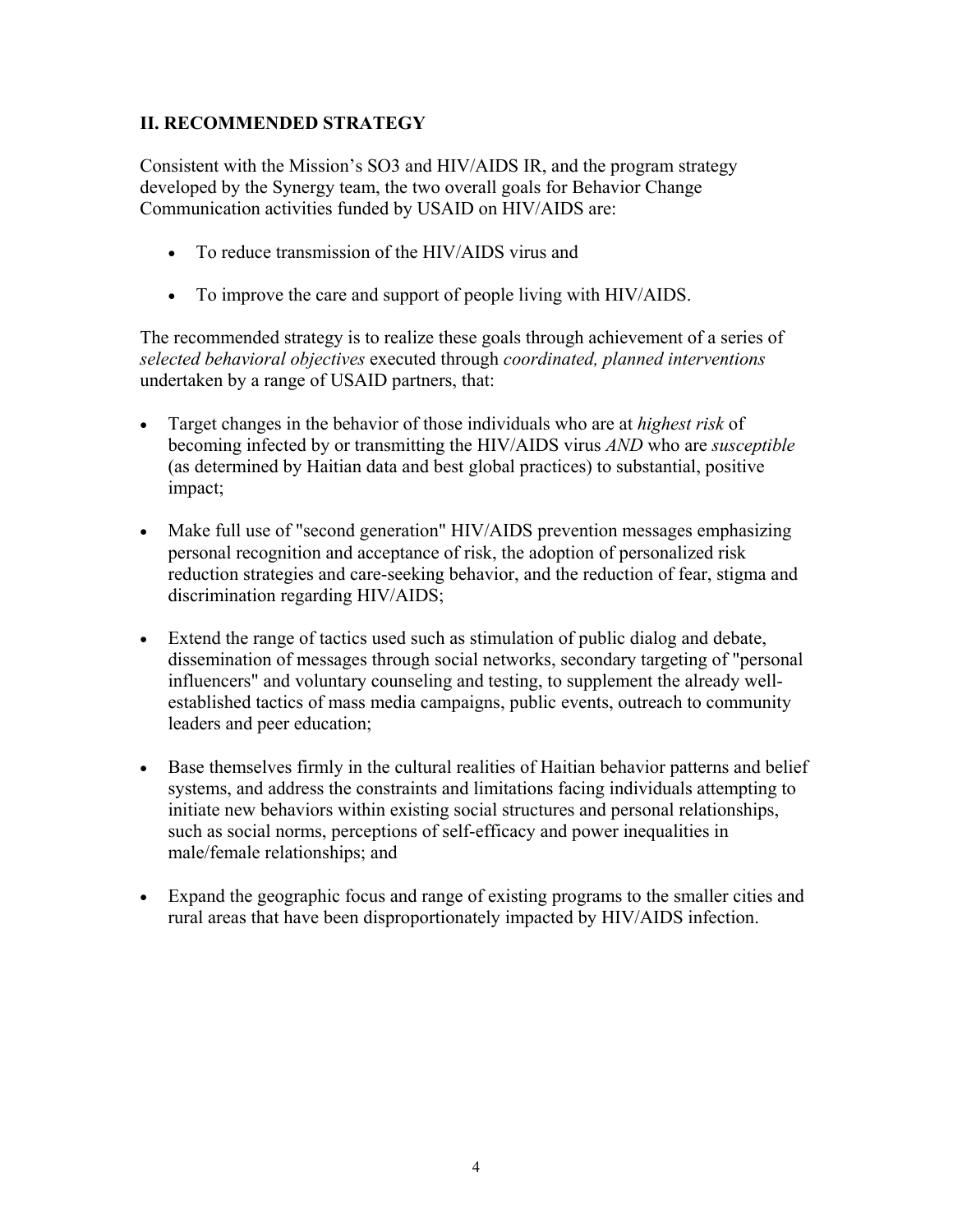### <span id="page-7-0"></span>**A. BEHAVIORAL OBJECTIVES**

Specifically, this strategy focuses on the achievement of the following Behavior Change Communication objectives:

**Objective 1.** To dispel myths and improve the accuracy of knowledge about HIV/AIDS

**Objective 2.** To reduce fear, stigma, and discrimination against persons living with HIV/AIDS

**Objective 3.** To create a supportive environment that reinforces healthy choices on the part of those at risk

**Objective 4.** To increase the appropriate self-perception of risk and the use of appropriate risk-reduction strategies

- Abstinence and delayed onset of sexual activity
- Fidelity and reduction of multiple partners
- Consistent and correct use of condoms

**Objective 5.** To increase the frequency of appropriate care-seeking behaviors

- Treatment for STI 's
- Voluntary Counseling and Testing, and related services
- Treatment for opportunistic infections
- Maternal to child transmission and prevention

**Objective 6.** To stimulate community-based care and support for people living with and affected by HIV/AIDS

**Objective 7.** To improve the knowledge, skills and attitudes of health professionals regarding HIV/AIDS

These objectives are both inter-related and inter-dependant, and as such need to be operationalized in a carefully phased manner. That is, the achievement of one objective (for example, increased community and family care of people living with HIV/AIDS) is dependant on the concurrent achievement of others (such as increased accuracy of knowledge about transmission risks; reduction in fear, stigma and discrimination.) The timing of new initiatives should thus be carefully coordinated with existing and new related programming.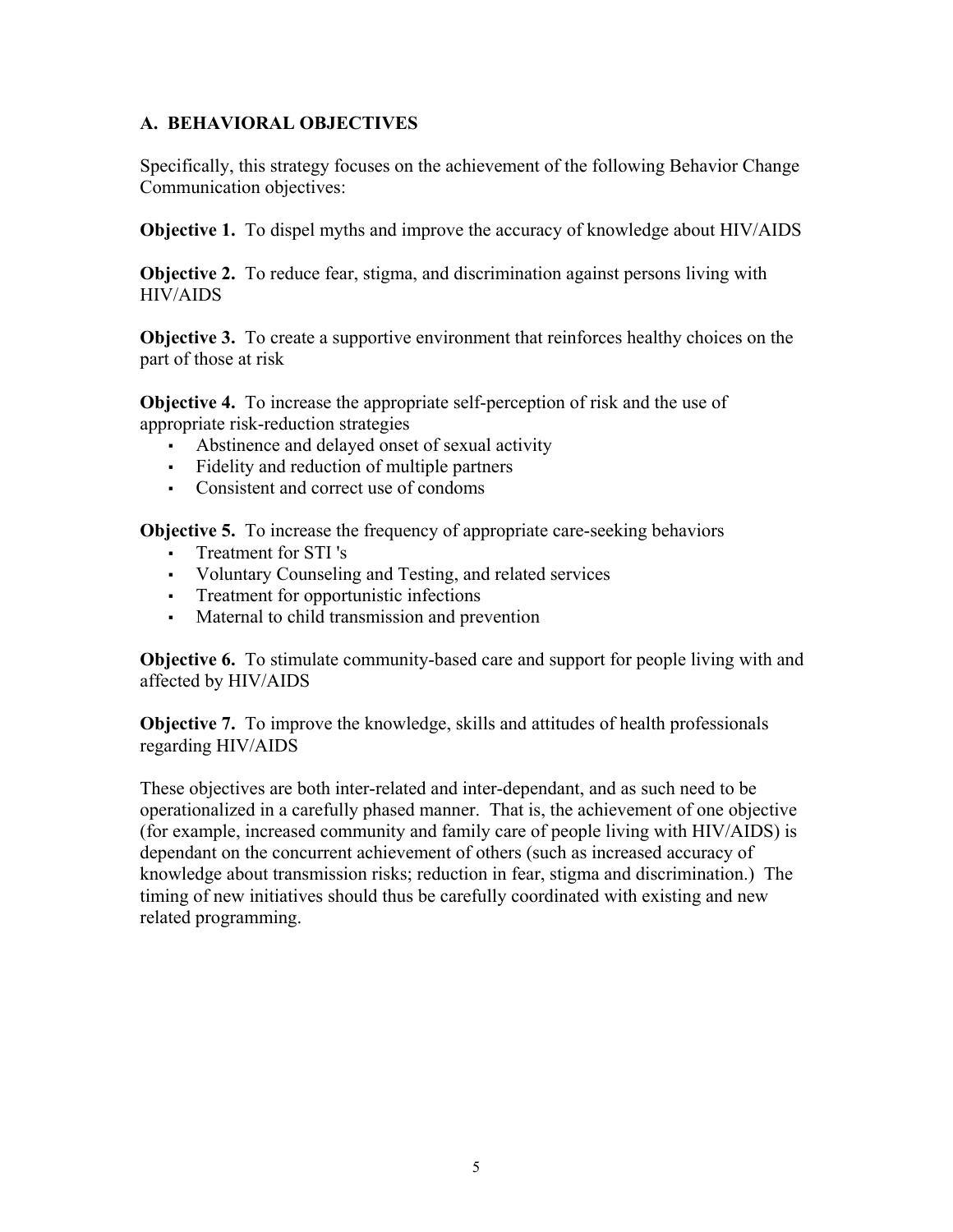## <span id="page-8-0"></span>**B. TARGET MARKETS**

The target markets for each of these behavioral objectives are:

**Objective 1.** Improving knowledge:

- Opinion leaders (political leaders, religious leaders, educational leaders, government officials, media decision-makers, leaders of social and professional organizations, public intellectuals, celebrities, traditional healers)
- General population, esp.
	- High risk groups
	- Families affected by HIV/AIDS

**Objective 2.** Reducing fear, stigma and discrimination

- Opinion leaders (political leaders, religious leaders, educational leaders, government officials, media decision-makers, leaders of social and professional organizations, public intellectuals, celebrities, traditional healers)
- General population, esp.
	- Local community leaders
	- Families affected by HIV/AIDS

**Objective 3.** Creating a supportive environment for healthy choices

- Peers
- Local priests and pastors
- Community leaders
- School administrators and teachers
- Parents and extended family of high risk groups
- Traditional healers

**Objective 4.** Increasing self-perception of risk and the use of risk-reduction strategies

- Adolescents and young adults
	- Males and females prior to the initiation of sexual activity
	- Males and females with serial and multiple partners
	- Males and females in union
- Men with disposable income
- Migrants and men away from home
- Men in uniform
- Men having sex with men
- Commercial Sex Workers

**Objective 5.** Increasing care seeking behaviors

- Adolescents and young adults
	- Males and females prior to the initiation of sexual activity
	- Males and females with serial and multiple partners
	- Males and females in union
- Men with disposable income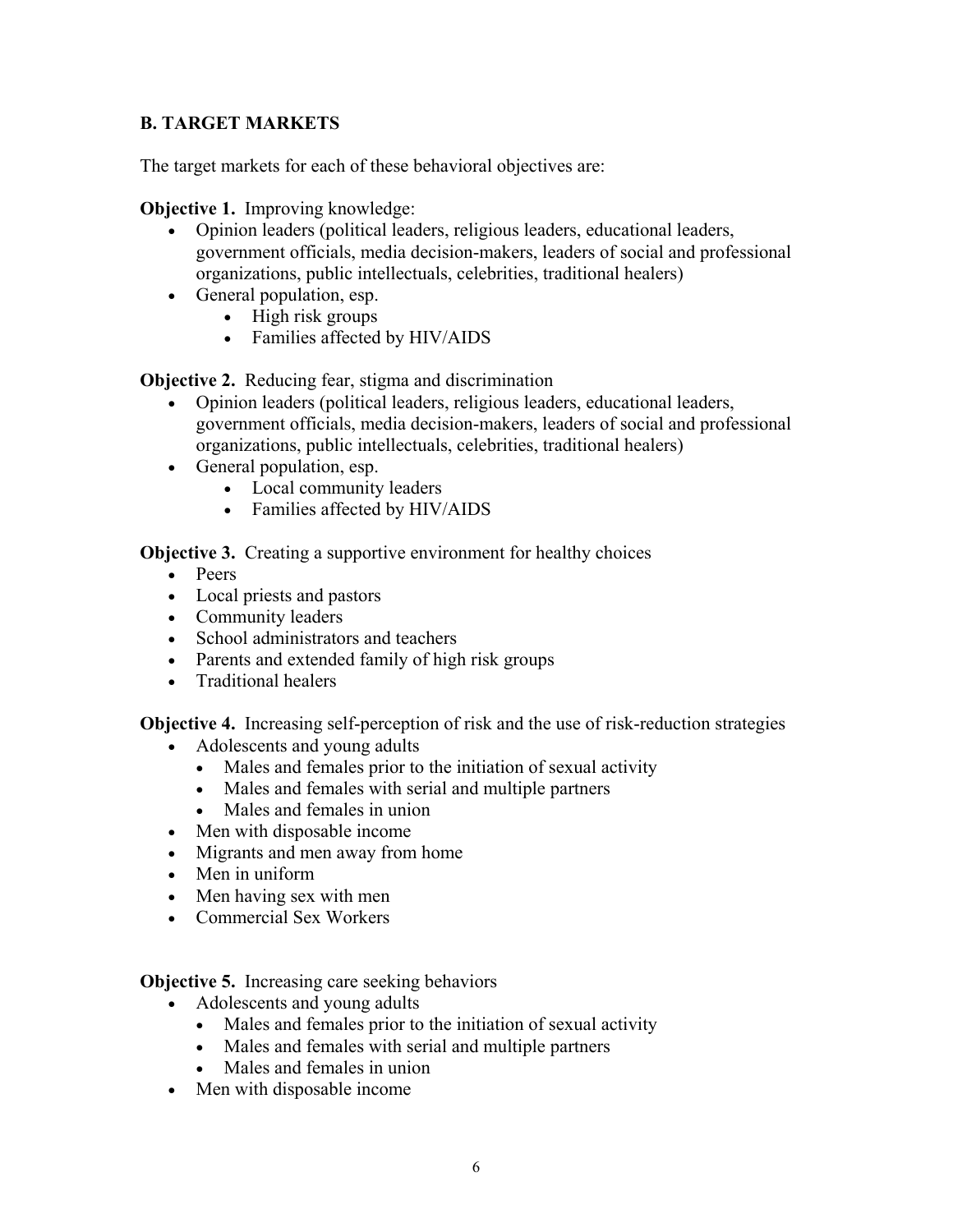- Migrants and men away from home
- Men in uniform
- Men having sex with men
- Commercial Sex Workers
- Sero-positive individuals
- Sero-positive pregnant and post-natal women

**Objective 6.** Stimulating community-based care and support

- Religious Leaders
- Families and extended families of people living with HIV/AIDS
- Families and extended families of orphans and vulnerable children
- Community leaders and community groups in high prevalence areas

**Objective 7.** Improving knowledge/skills and attitudes of health professionals

• Staff of health service facilities and clinics

These behavioral objectives and target audiences are summarized in Table A.

## <span id="page-9-0"></span>**C. CROSS-CUTTING ISSUES**

There are a number of cross-cutting issues, which affect all aspects of this strategy and thus deserve careful examination. They are:

- Reinforcing and expanding political will Attention to and support for HIV/AIDS prevention has recently been at a high level within both the Haitian political leadership and the political leadership of the United States. This high-level attention has provided both needed momentum and expanded USAID funding for HIV/AIDS programming. However, the interruption in USAID funding for HIV/AIDS programs in Haiti after 1996 was a significant disruptive factor for USAID NGO partners, and concerns remain about the impact of similar disruptions in the future. To the extent possible, sustained support should be identified for major new initiatives so as to minimize the impact of such disruption, particularly to small NGO partners.
- Sustained coordination across programs The recently established BCC working group for programs funded by USAID has been an effective mechanism thus far for discussion of a coordinated strategy for BCC programming. In order to maximize the effectiveness of the new funding being provided for HIV/AIDS programming, it is essential that this coordinating mechanism be sustained, and extended to coordination of research, messages and materials across programs.
- More rigorous behavioral analysis The recommended strategy targets a set of ambitious behavioral objectives that go well beyond an increase in knowledge and awareness, which have been the primary focus of communications programs in the past. Changing behavior (in contrast to changing knowledge) requires formative research that focuses on in-depth behavioral analysis—that is, research to uncover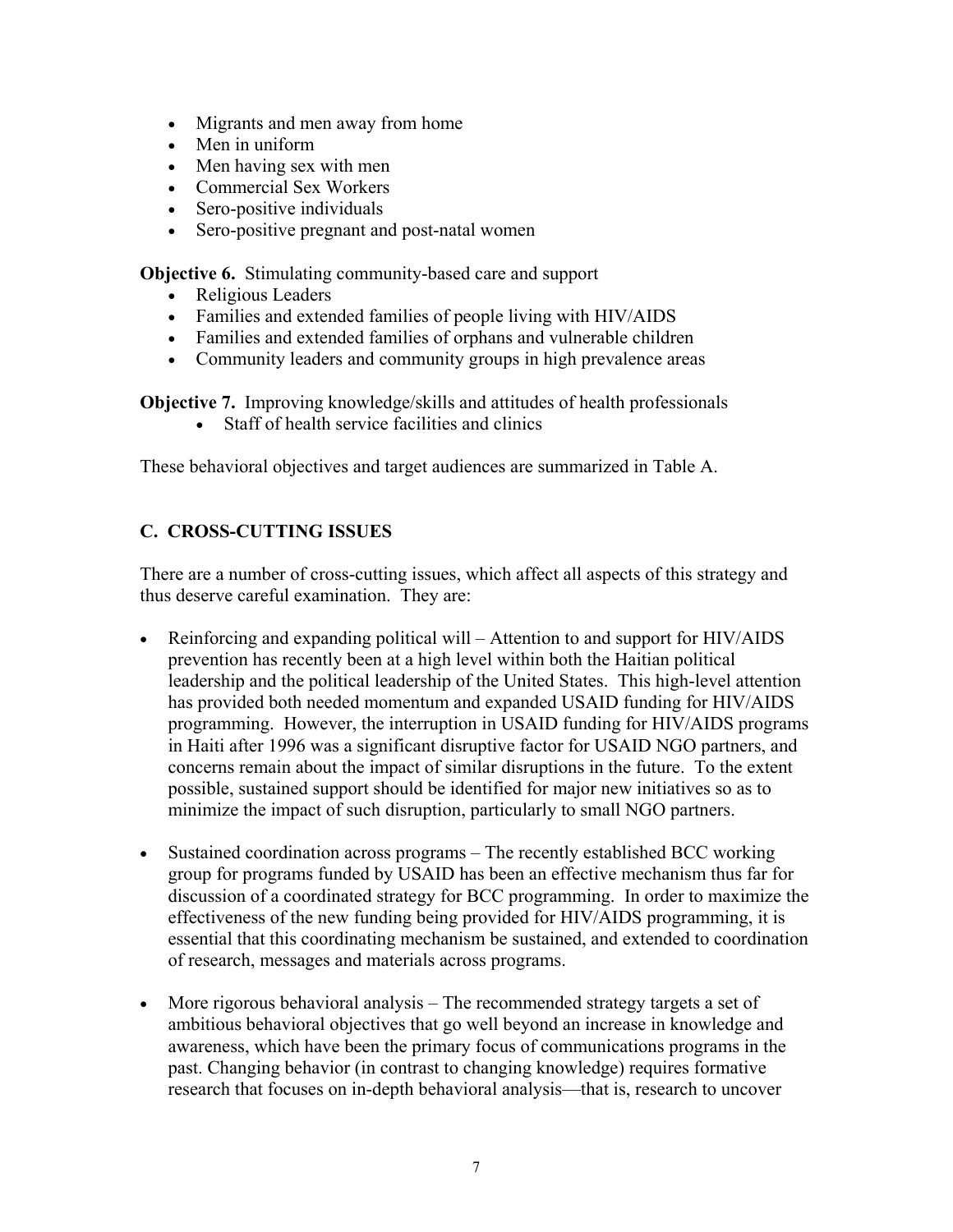why current behaviors persist and why new behaviors are resisted. It is recommended that the BCC working group undertake the design of a behavioral analysis program to serve as the foundation for all USAID-funded interventions, guided by the significant expertise already resident in partners such as the JHU-CCP, and the global experience of FHI/Impact and PSI.

- Intersectoral involvement USAID-funded programming in Haiti has been focused almost exclusively within the health sector for the execution of its programs. Following best global practices, extending this involvement to other sectors, particularly education and industry, can magnify the impact of health sector programming. The proposed new initiative in Haiti, funded by the US Department of Labor, presents an ideal opportunity for pursuing this type of intersectoral involvement.
- Building evaluation in to program design Little documentation is available on the extensive HIV/AIDS prevention programs undertaken in Haiti, and few BCC interventions appear to have been formally evaluated. Given the epidemiological importance of Haiti to the global pandemic, this lack of documentation and evaluation is a loss to the global record as well to local programs. Thus, it is essential for documentation and evaluation to be built in to the funding and design of future initiatives.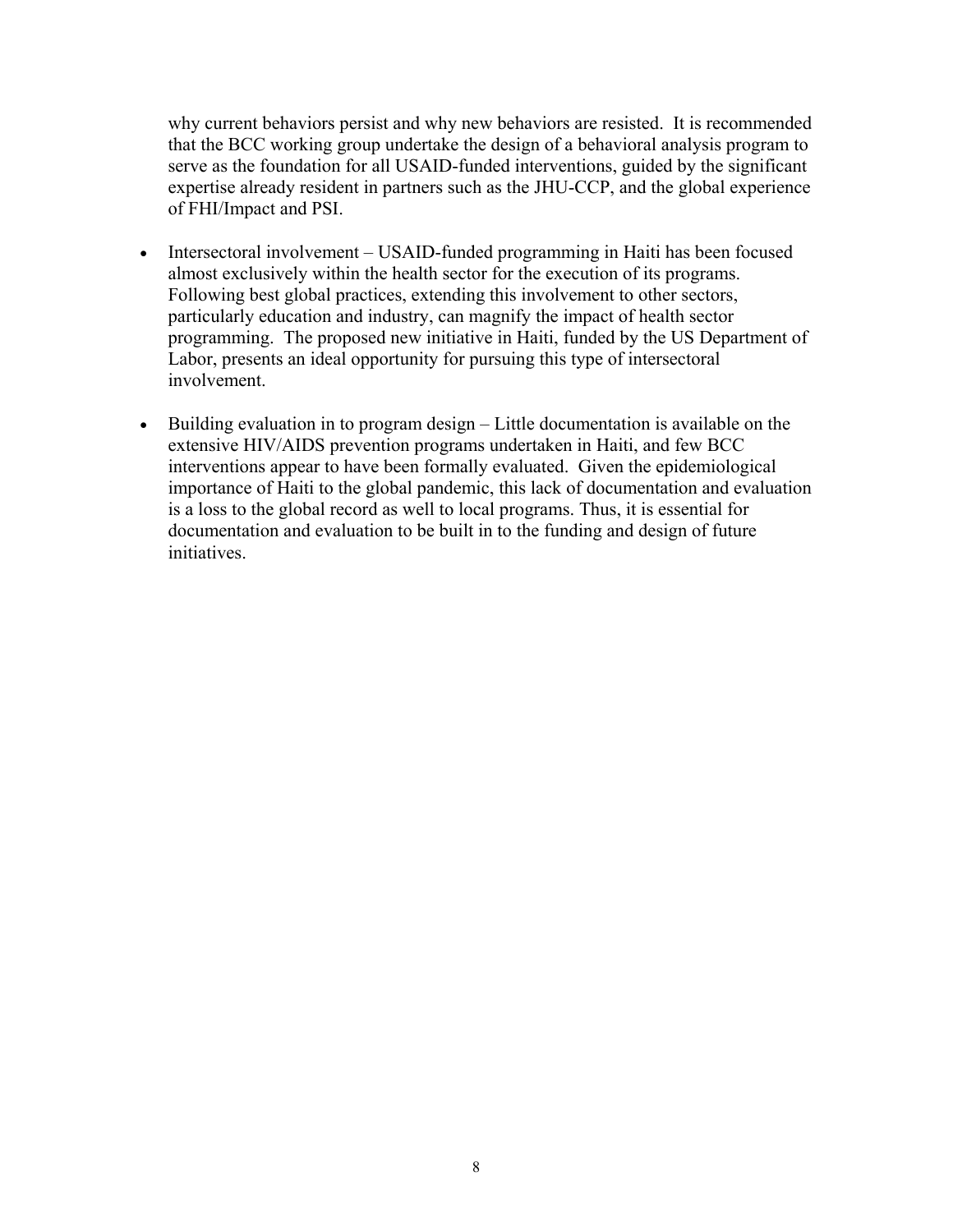## <span id="page-11-0"></span>**III. GAP ANALYSIS AND PROGRAMMATIC RECOMMENDATIONS**

In order to assess current (and in some cases, proposed) USAID-funded programming against this recommended strategy, a "gap analysis" was carried out. The behavioral objectives, target markets, delivery vehicles, measurement indicators, key messages and geographic focus of each current initiative were identified in consultation with the behavior change communication advisors for each program. The results of this inquiry are summarized in Table B. These results were then compared to the behavioral objectives and target markets of the recommended strategy (as summarized in Table C), and "gaps" or areas of unmet need, were identified.

It is essential to note that these tables must be considered initial drafts, as the compressed timing of the CHANGE team's activities in Haiti did not allow for detailed review and revision. These charts should be reviewed carefully by the behavior change advisors for each program to be sure that the elements of each program are accurately reflected. The entire BCC working group should then be convened to review and revise the "gap analysis," reach consensus on areas of unmet need, and determine the best match between the strengths of each partner and the initiatives needed to execute the recommended strategy.

Therefore, the following conclusions and recommendations based on the "gap analysis" are offered on preliminary basis only:

- 1. USAID-funded programs have conducted extensive behavior change interventions for the youth market, and as such have built up an important expertise in this market. This creates an crucial resource allocation decision for USAID programming: whether to continue to concentrate efforts on (and to strengthen and deepen expertise in) its current area of strategic advantage, the youth market, or to diversify the investment by enlarging programming for other segments of the high risk group, such as commercial sex workers and men away from home. The priorities of other donors (outside the scope of this review) should be taken into account in determining the answer to this question.
- 2. Data from Haitian behavioral surveys continues to indicate that, while awareness of the dangers of HIV/AIDS is high among virtually all groups, myths and inaccuracies abound, particularly with regard to means of transmission and risk factors. This indicates that there is "counter-information" in circulation that is deflecting penetration of the fact- based messages in USAID's program. Yet, the key message points with regard to knowledge and awareness from almost all the communications programs reviewed appear to have changed little over the past decade. It is important to determine the source and content of such misinformation (i.e., who is circulating the myths and why?) and to develop new messages (or, in fact, interventions) on transmission and risk that directly address the sources of such misinformation and the belief systems that support them.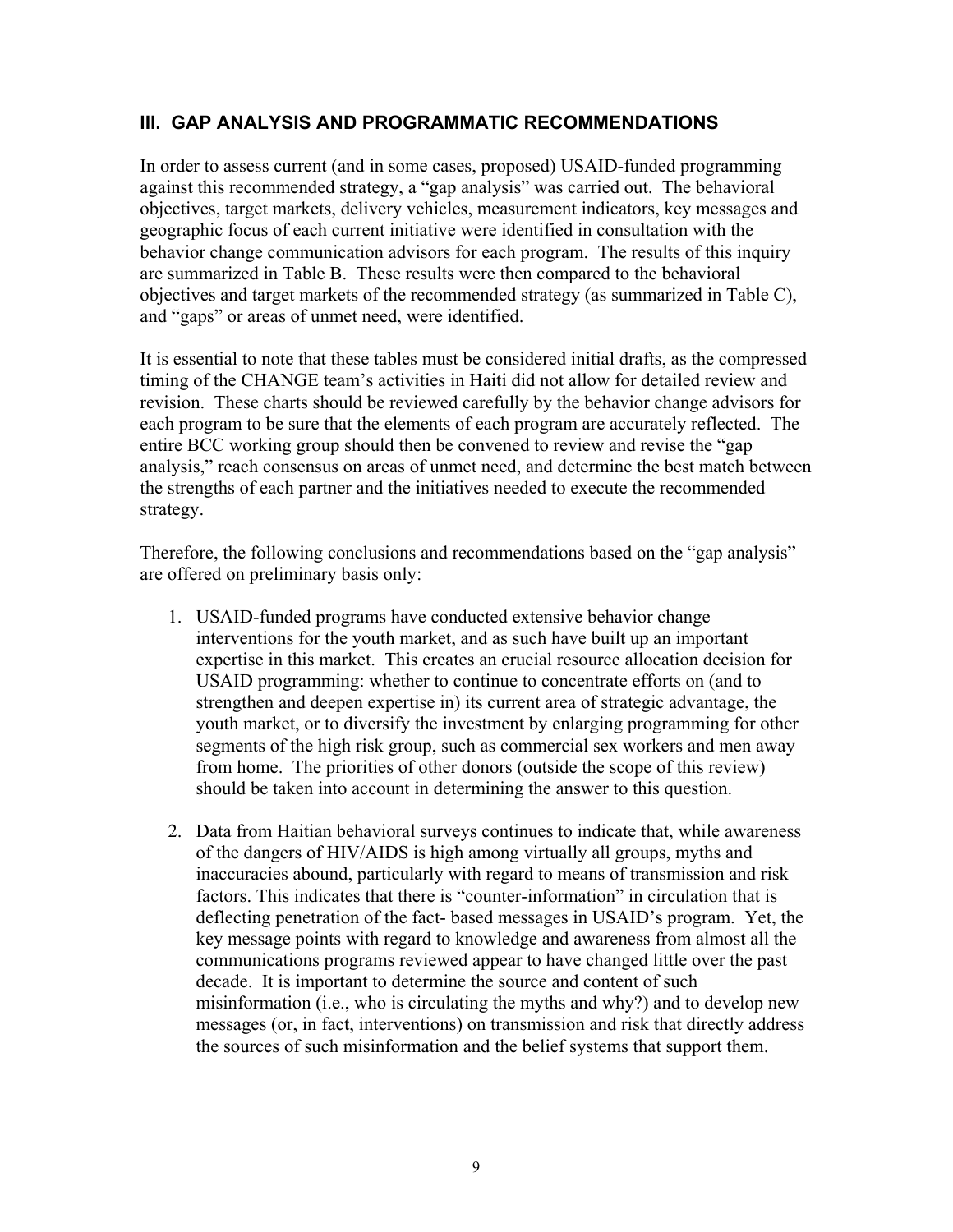- 3. Religious leaders and schoolteachers have the potential to play a crucial role in Objective 3: Creating a supportive environment that reinforces healthy choices among youth. However, they have not, as yet, been targeted for the kind of oneto-one outreach that has been successful in reaching media decision-makers in Haiti (the CECOSIDA network.) In addition, national religious figures can provide essential moral leadership for Objective 6: Stimulating community-based care and support for people and families affected by HIV/AIDS. This suggests an opportunity to convene a high level forum of religious leaders on HIV/AIDS, and perhaps to establish an ongoing network for "moral leaders" in HIV/AIDS prevention and care. There is a similar need (and opportunity) to reach teachers and educational leaders.
- 4. Parents and extended family are also a crucial element in creating a supportive environment for healthy choices by those at risk. A mass media campaign seeking to model supportive behavior and stimulate effective family dialog on HIV/AIDS could be used to create a cultural expectation of such support (in effect, to shift social norms regarding parent-child communication on HIV/AIDS).
- 5. Virtually all of the Haitian HIV/AIDS experts consulted acknowledged that the so-called "Three Boats" approach to HIV/AIDS prevention (abstinence, fidelity and condom use) was grossly out of touch with the realities of Haitian sexual behavior. Much care needs to be given to deriving more realistic prevention strategies to be used as the basis of Objective 4: Increasing the use of appropriate risk reduction strategies (based, as always, on solid behavioral analysis). It has been suggested that perhaps five new boats are needed: delay the onset of sexual activity; know your status and that of your partner; know the symptoms of STIs and get them treated; reduce your number of partners and always use a condom correctly.
- 6. Systematic interventions to reduce stigma and discrimination against HIV/AIDS are new to both Haiti and other areas of the world. Haiti has the opportunity to begin its programming based on the best available practice and to serve as a leader in introducing new interventions. It is recommended that every effort be made to build on the global resources being invested by USAID in this area in the Horizons Project, ICRW, the Synergy Project, and the CHANGE Project. (See the website of the Population Council www.popcouncil.org/horizons for two very useful new research reports from the Horizons Project. *Interventions to Reduce HIV/AIDS Stigma: What Have We Learned?* and *HIV/AIDS-Related Stigma and Discrimination: A Conceptual Framework and An Agenda for Action*.)
- 7. A range of partners has sponsored public events on HIV/AIDS prevention in various forms (concerts, caravans, pop concerts, sports matches). While public events can be useful in maintaining a high level of awareness regarding HIV/AIDS, this is no longer the predominant need in Haiti. Thus, such events must be carefully designed to ensure that they are effective in achieving other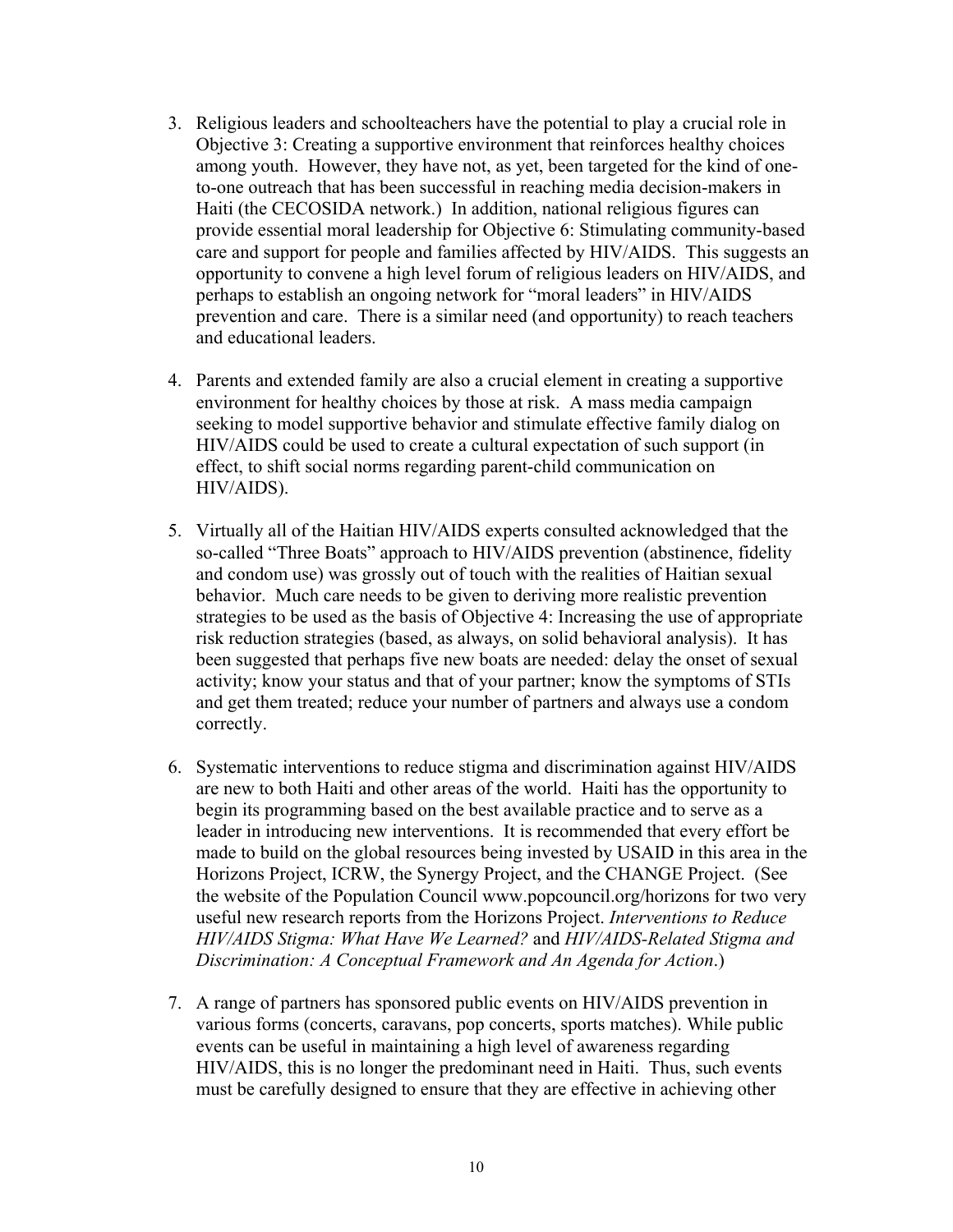objectives (improving the accuracy of knowledge about routes of transmission, reducing fear, stigma and discrimination against persons living with HIV/AIDS, increasing the use of risk-reduction strategies).

8. Changing health worker attitudes (Objective 7) is as important as improving knowledge and skill among health professionals about HIV/AIDS. Yet interventions to change attitudes, being much harder to design successfully, often become lost in conventional health worker training programs that emphasize knowledge transfer and skill building. Once again, it will be useful for Haiti programming to take advantage of the global expertise that has been developed at various USAID partners such as FHI/Impact, the Horizons Project, MSH, JHU-CCP, and others.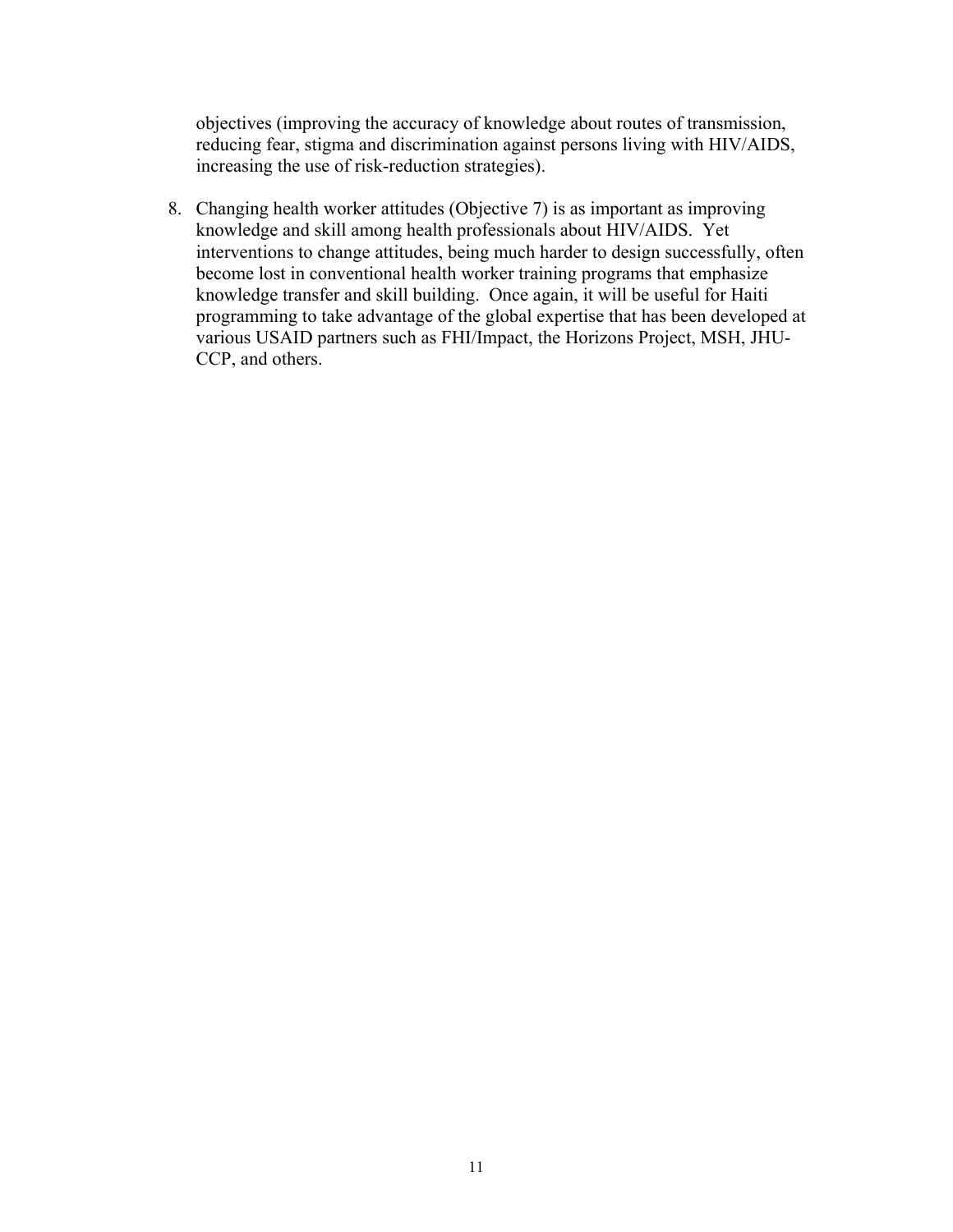## <span id="page-14-0"></span>**IV. APPENDICES**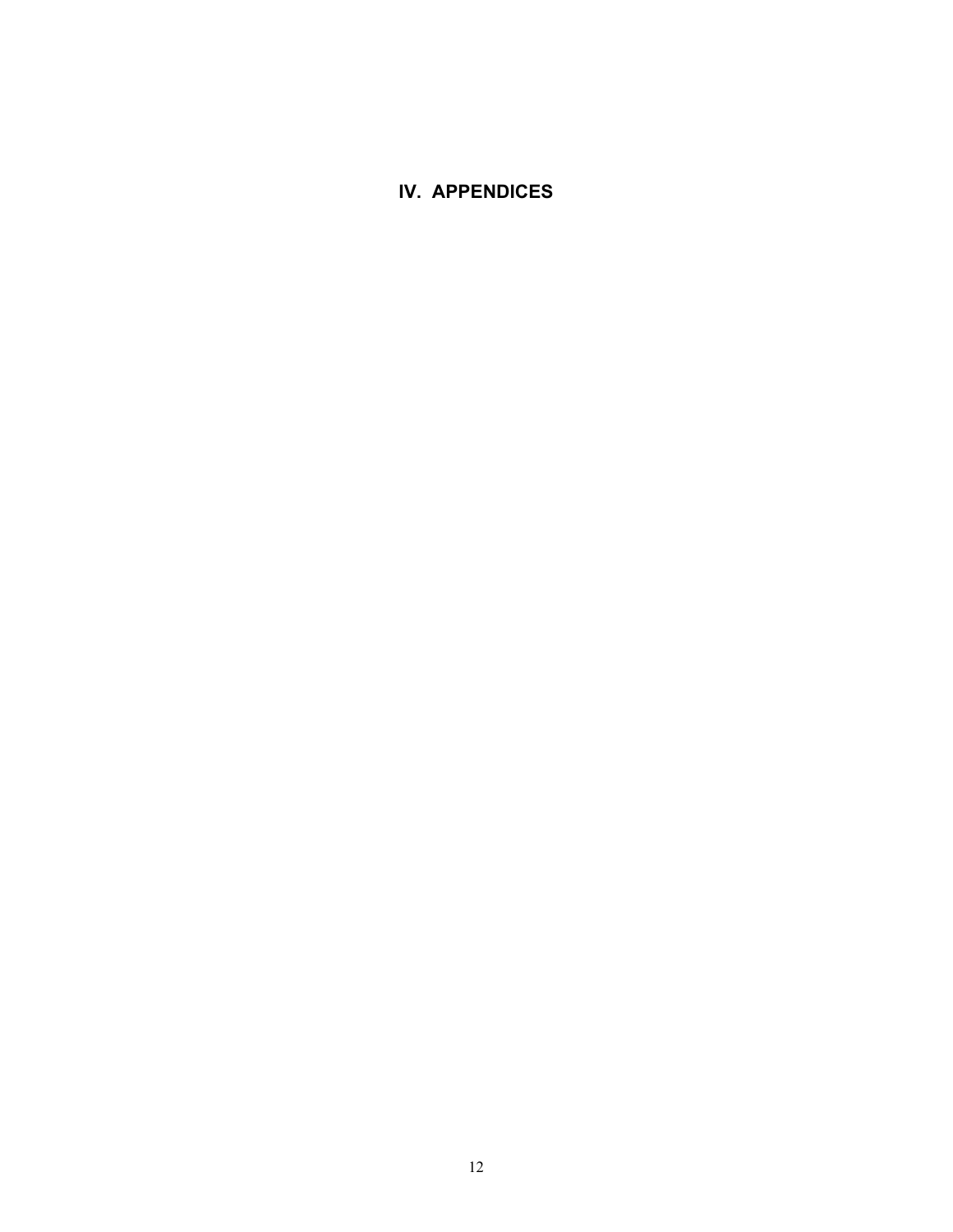#### **TABLE A Behavior Change Objectives and Target Audiences for USAID HIV/AIDS Programs and Partners**

| <b>Behavior Change</b><br><b>Objectives</b>                                                                            | <b>Target Audiences</b>                                                                                                                                                                                                                                                                                                                             |
|------------------------------------------------------------------------------------------------------------------------|-----------------------------------------------------------------------------------------------------------------------------------------------------------------------------------------------------------------------------------------------------------------------------------------------------------------------------------------------------|
| <b>Objective 1.</b> Dispel myths and improve the<br>accuracy of knowledge about HIV/AIDS                               | Opinion leaders: political leaders<br>religious leaders<br>educational leaders<br>government officials<br>media decision-makers<br>leaders of social and professional<br>organizations<br>public intellectuals<br>celebrities<br>traditional healers<br>General population, especially:<br>High risk groups<br>Families affected by HIV/AIDS        |
| <b>Objective 2.</b> Reduce fear, stigma, and<br>discrimination against persons living with<br><b>HIV/AIDS</b>          | Opinion leaders: political leaders<br>religious leaders<br>educational leaders<br>government officials<br>media decision-makers<br>leaders of social and professional<br>organizations<br>public intellectuals<br>celebrities<br>traditional healers<br>General population, especially:<br>Local community leaders<br>Families affected by HIV/AIDS |
| <b>Objective 3.</b> Create a supportive environment<br>that reinforces healthy choices on the part of<br>those at risk | Personal Influencers:<br>Peers<br>Local priests and pastors<br>$\bullet$<br>Local community leaders<br>School administrators and teachers<br><b>Traditional Healers</b><br>Parents and extended family of high risk groups                                                                                                                          |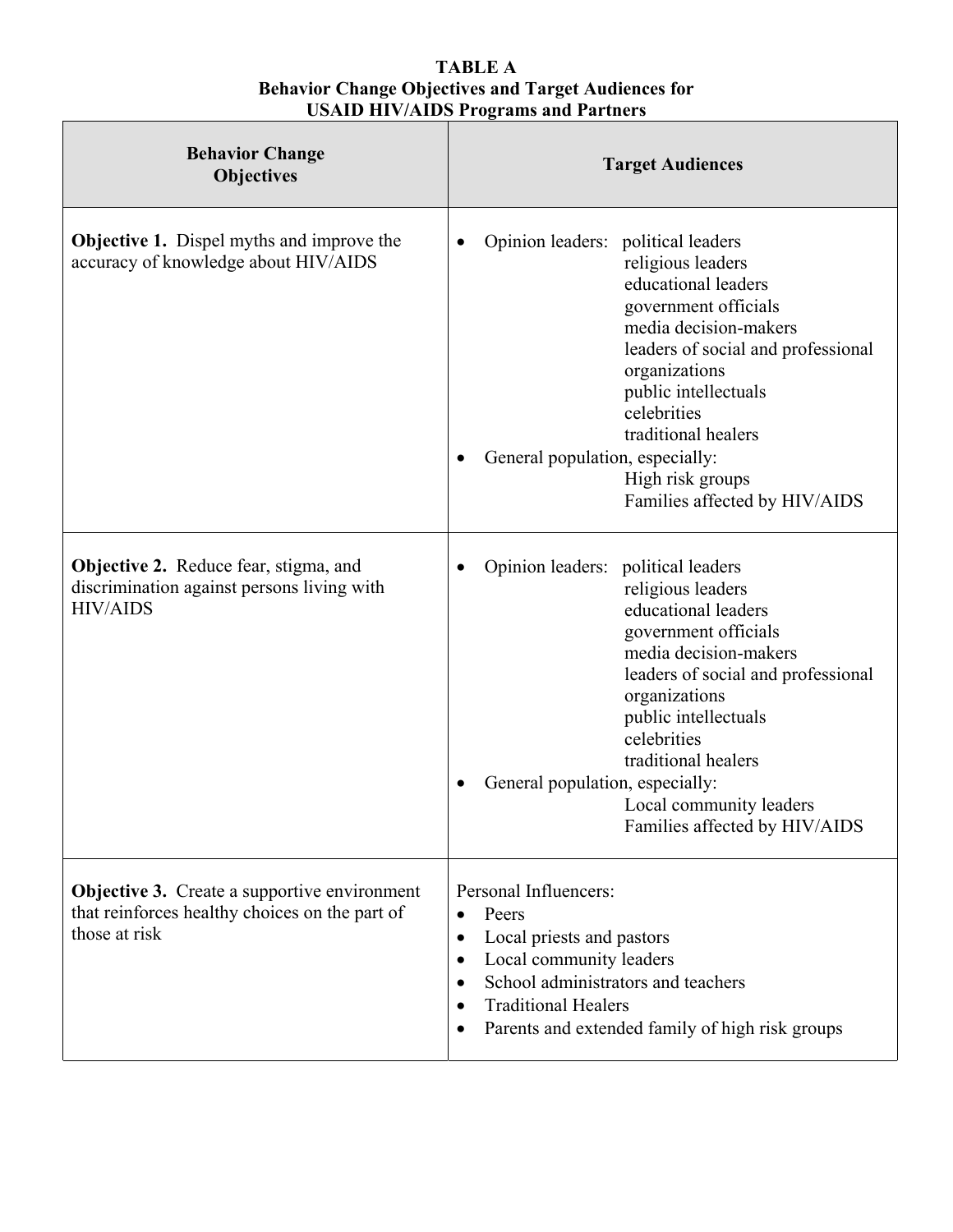### **TABLE A (Con't.) Behavior Change Objectives and Target Audiences for**  USAID HIV/AIDS Programs and Partners

| <b>Behavior Change</b><br><b>Objectives</b>                                                                                                                                                                                                                                                              | <b>Target Audiences</b>                                                                                                                                                                                                                                                                                                                                                                                                                                                                     |
|----------------------------------------------------------------------------------------------------------------------------------------------------------------------------------------------------------------------------------------------------------------------------------------------------------|---------------------------------------------------------------------------------------------------------------------------------------------------------------------------------------------------------------------------------------------------------------------------------------------------------------------------------------------------------------------------------------------------------------------------------------------------------------------------------------------|
| <b>Objective 4.</b> Increase the appropriate self-<br>perception of risk and the use of appropriate<br>risk-reduction strategies:<br>Abstinence and delayed onset of sexual<br>$\bullet$<br>activity<br>Fidelity and reduction of multiple partners<br>٠<br>Consistent and correct use of condoms        | Adolescents and young adults<br>$\bullet$<br>Males and females prior to the initiation of sexual<br>activity<br>Males and females with serial and multiple partners<br>Males and females in union<br>Men with disposable income<br>$\bullet$<br>Migrants and men away from home<br>$\bullet$<br>Men in uniform<br>$\bullet$<br>Men having sex with men<br>$\bullet$<br><b>Commercial Sex Workers</b><br>$\bullet$                                                                           |
| <b>Objective 5.</b> Increase the frequency of<br>appropriate care-seeking behaviors for:<br>Voluntary Counseling and Testing, and<br>related services<br>Treatment for STIs<br>$\bullet$<br>Treatment for opportunistic infections<br>٠<br>Maternal to child transmission and<br>$\bullet$<br>prevention | Adolescents and young adults<br>$\bullet$<br>Males and females prior to the initiation of sexual<br>activity<br>Males and females with serial and multiple partners<br>Males and females in union<br>$\bullet$<br>Men with disposable income<br>$\bullet$<br>Migrants and men away from home<br>$\bullet$<br>Men in uniform<br>$\bullet$<br>Men having sex with men<br>$\bullet$<br><b>Commercial Sex Workers</b><br>$\bullet$<br>Sero-positive individuals<br>Sero-positive pregnant women |
| <b>Objective 6.</b> Stimulate community-based care<br>and support for people living with and affected<br>by HIV/AIDS                                                                                                                                                                                     | Religious leaders<br>$\bullet$<br>Community leaders and community groups in high<br>٠<br>prevalence areas<br>Families and extended families of people living with<br>٠<br><b>HIV/AIDS</b><br>Families and extended families of orphans and vulnerable<br>children                                                                                                                                                                                                                           |
| <b>Objective 7.</b> Improve the knowledge, skills<br>and attitudes of health professionals regarding<br><b>HIV/AIDS</b>                                                                                                                                                                                  | Staff of health service facilities and clinics<br>$\bullet$                                                                                                                                                                                                                                                                                                                                                                                                                                 |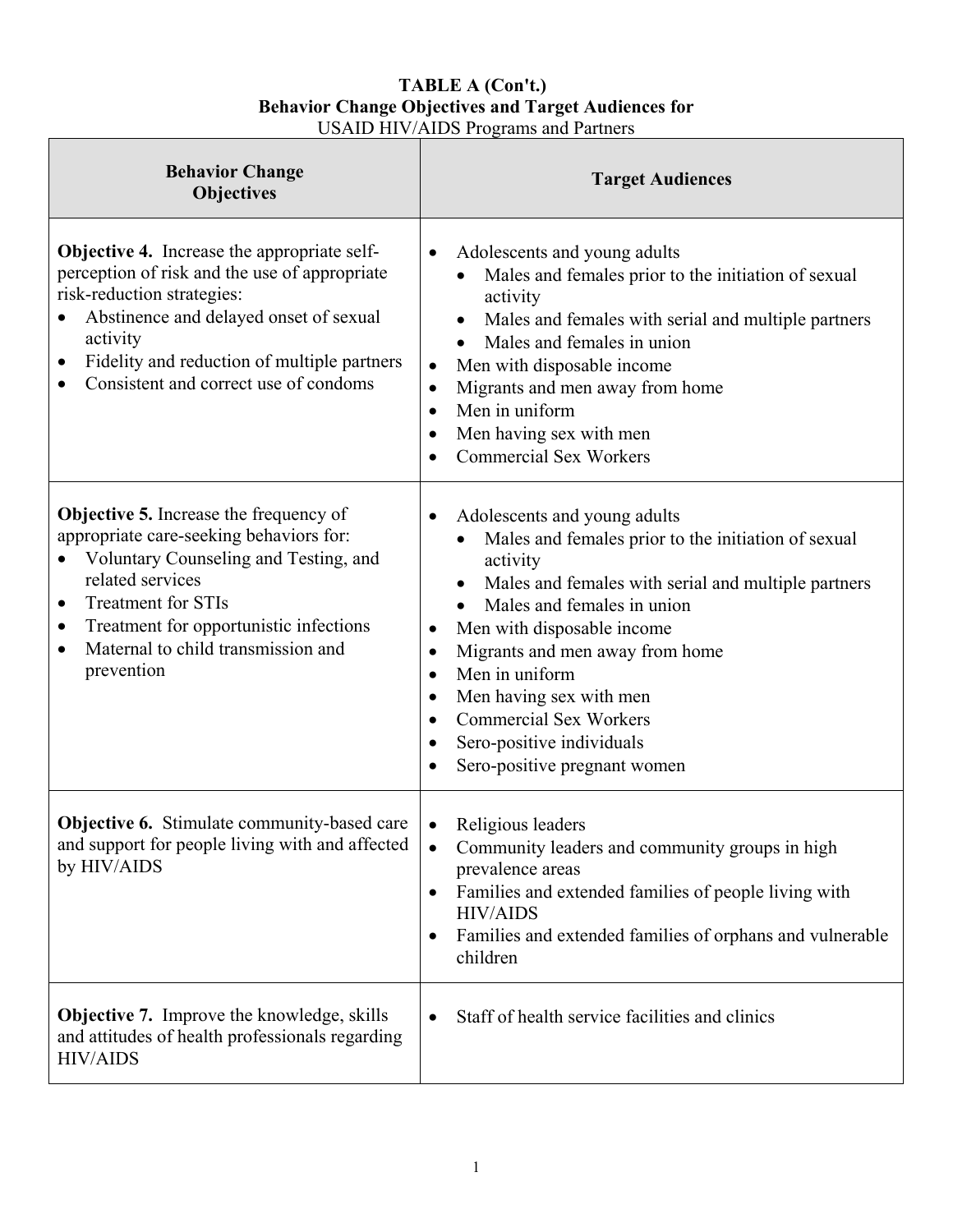#### Name of Cooperating Agency / Partner: FHI

| <b>Name of Program</b><br>or Initiative | <b>Behavioral</b><br>Objective | <b>Tactic/Delivery</b><br><b>Target Audience</b><br>Vehicle |                                                                                                                                                    | <b>Measurement</b><br><b>Indicator</b>            | <b>Key Message</b><br><b>Points</b>                                                                                                         | <b>Geographic Focus</b>      | Timing                                                                                          |
|-----------------------------------------|--------------------------------|-------------------------------------------------------------|----------------------------------------------------------------------------------------------------------------------------------------------------|---------------------------------------------------|---------------------------------------------------------------------------------------------------------------------------------------------|------------------------------|-------------------------------------------------------------------------------------------------|
| FOSREF peer<br>education program        | 1, 3, 4, 5                     | Youth                                                       | Theatre<br>presentations with<br>peer education<br>discussions, held at<br>FOSREF centers,<br>also schools, scout<br>meetings                      | $#$ Youth attending<br>program                    | Responsible<br>sexuality,<br>prevention of early<br>pregnancy, STIs,<br><b>AIDS</b>                                                         | PAP, Cap Haitian,<br>Jeremie | Jan 2000 -<br>present                                                                           |
| "No Kapot No<br>Love" Initiative        | 1, 4, 3                        | Youth and men;<br>Personal<br>influencers                   | Events, celebrity<br>appearances,<br>bicycle races,<br>theatre group<br>performances,<br>Community<br>discussions; Tee<br>Shirts, Essay<br>Contest | Editorial coverage;<br>Focus Group<br>Evaluations | It's vital to inform<br>yourself about<br>AIDS; Discuss it<br>with others; Have a<br>plan of action; Use<br>a condom to<br>protect yourself | PAP, Jeremie, Cap<br>Haitian | Oct 2000 -<br>April 2000<br>Some<br>community<br>activities<br>were<br>extended to<br>Sept 2000 |
| Project Lakay                           | 1, 4                           | Commercial Sex<br>Workers                                   | Safe gathering<br>place, small gifts;<br>condom social<br>marketing                                                                                | $#$ Of visitors                                   | Self Esteem, you<br>are worth<br>protecting; A<br>Condom is your<br>working tool;<br>Always use<br>condoms                                  | PAP<br>Cap Haitian           | Jan 2000-<br>present<br>Scheduled<br>for Jan $2002$                                             |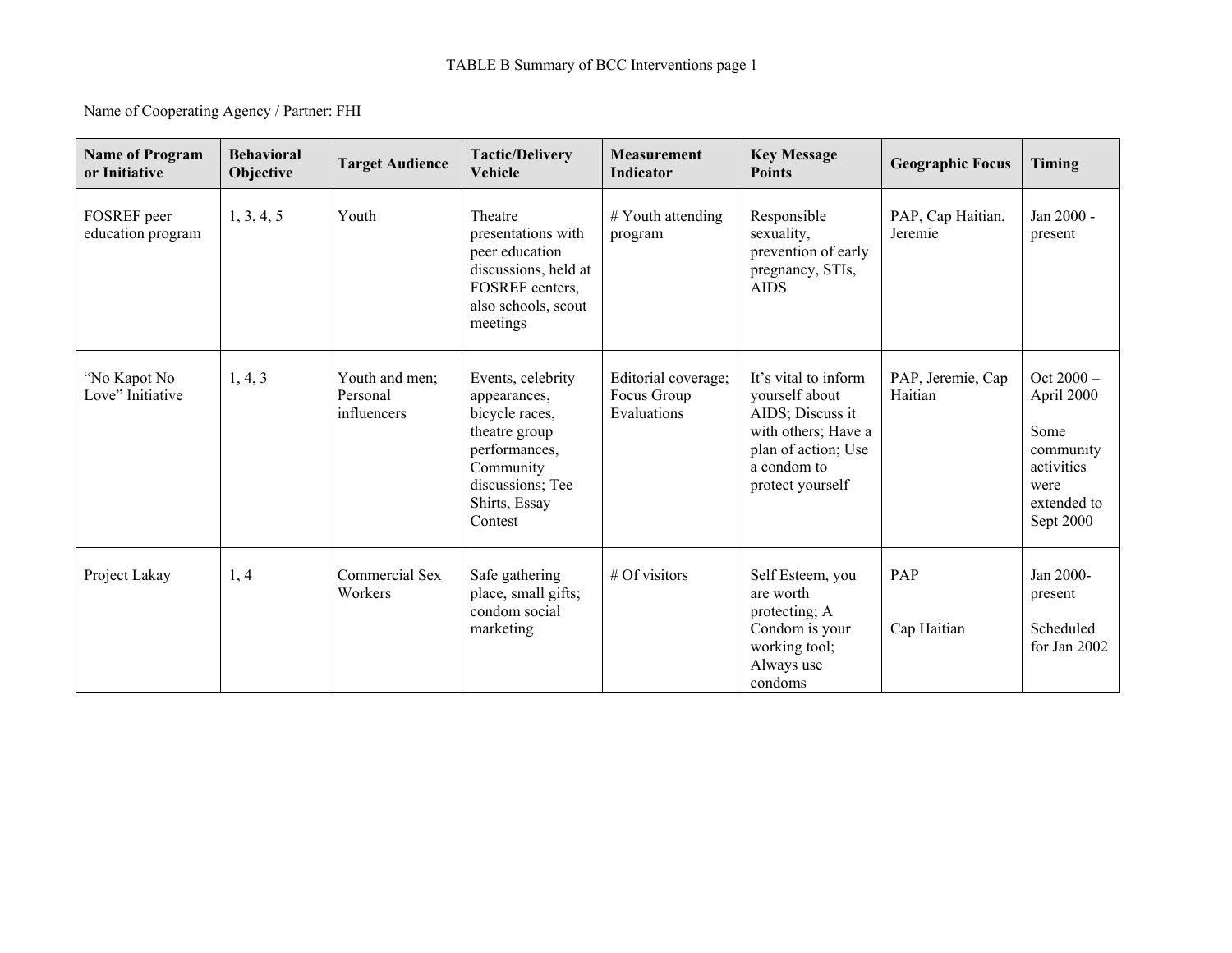#### Name of Cooperating Agency / Partner: FHI (continued)

| <b>Name of Program</b><br>or Initiative | <b>Behavioral</b><br>Objective | <b>Target Audience</b>                                             | <b>Tactic/Delivery</b><br>Vehicle                                                                           | <b>Measurement</b><br><b>Indicator</b>                                        | <b>Key Message</b><br><b>Points</b>                                                                    | Geographic<br><b>Focus</b>          | Timing                                                                                                                                                                                 |
|-----------------------------------------|--------------------------------|--------------------------------------------------------------------|-------------------------------------------------------------------------------------------------------------|-------------------------------------------------------------------------------|--------------------------------------------------------------------------------------------------------|-------------------------------------|----------------------------------------------------------------------------------------------------------------------------------------------------------------------------------------|
| <b>VDH</b>                              | 1, 3, 4, 5                     | Youth in rural<br>areas                                            | Training for peer<br>educators                                                                              | # Youth attending<br>program                                                  | Responsible<br>sexuality<br>(pregnancy, STIs,<br>AIDS) and self<br>esteem                              | Rural areas of<br>Artibonite; North | Training was<br>Jan - Sept<br>2000; Peer<br>education<br>sessions are<br>ongoing<br>Proposed for<br>2002:<br>Training for<br>Grande Anse;<br>support for<br>activities Art.<br>& North |
| Care Pilot Project                      | 6                              | Families and<br>communities of<br>children affected<br>by HIV/AIDS | Hygiene products<br>for family; referrals<br>for education;<br>education fees;<br>access to micro<br>credit | # Of Orphans and<br>vulnerable children<br>helped to stay in<br>the community | Caring for children<br>and families<br>affected by<br>HIV/AIDS is the<br>community's<br>responsibility | Grande Anse                         | FHI support:<br>Jan-Oct 2001                                                                                                                                                           |
| <b>BSS</b> Survey                       | 1, 4                           |                                                                    | Formative<br>Research                                                                                       |                                                                               |                                                                                                        |                                     |                                                                                                                                                                                        |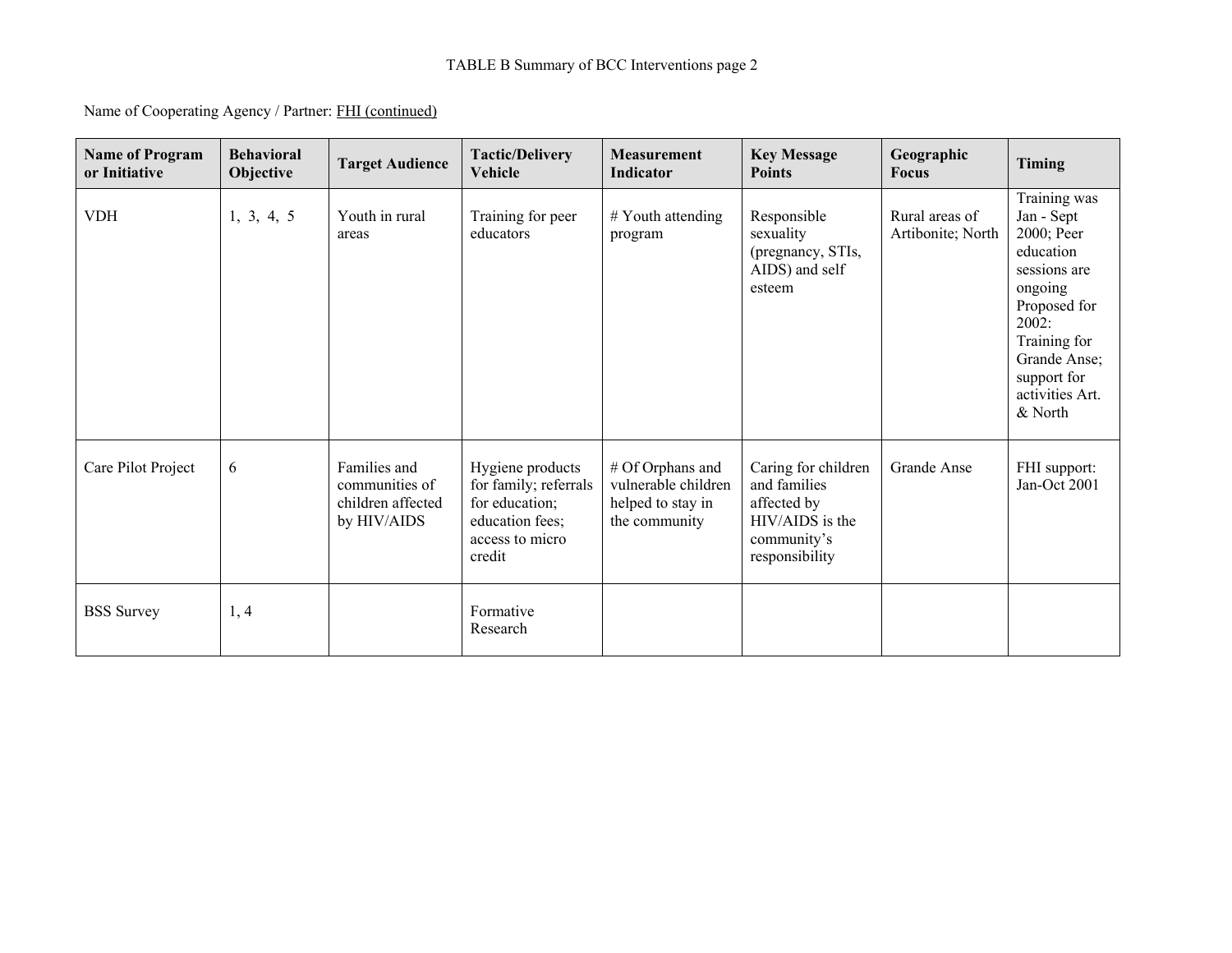#### Name of Cooperating Agency / Partner: POZ

| <b>Name of Program</b><br>or Initiative | <b>Behavioral</b><br>Objective | <b>Target Audience</b>                         | <b>Tactic/Delivery</b><br>Vehicle                                        | <b>Measurement</b><br>Indicator                                | <b>Key Message</b><br><b>Points</b>                                                                                                                            | Geographic<br><b>Focus</b>                                       | Timing                                                                                                                                                   |
|-----------------------------------------|--------------------------------|------------------------------------------------|--------------------------------------------------------------------------|----------------------------------------------------------------|----------------------------------------------------------------------------------------------------------------------------------------------------------------|------------------------------------------------------------------|----------------------------------------------------------------------------------------------------------------------------------------------------------|
| Telephone Bleu                          | 1, 3, 4, 5                     | General<br>population; All<br>high risk groups | Hot line (phone<br>counseling)                                           | # Of calls; # of<br>people referred for<br>testing and/or care | Know your risk;<br>Know the routes of<br>transmission;<br>Reduce your risk<br>through abstinence,<br>fidelity and<br>condoms                                   | Located in PAP<br>Calls from other<br>areas are long<br>distance | Ongoing<br>(funding for<br>training and<br>salary for one<br>staff counselor<br>provided by<br>FHI)                                                      |
| <b>CECOSIDA</b>                         | 1, 2, 3                        | Media decision-<br>makers                      | Professional<br>network, meetings                                        | Media coverage on<br><b>HIV/AIDS</b>                           | Media Leaders<br>have a<br>responsibility to<br>help stop the<br><b>HIV/AIDS</b><br>epidemic in Haiti                                                          |                                                                  | Ongoing                                                                                                                                                  |
| <b>REHVIH</b>                           | 1, 2, 3                        | HIV organizations                              | Professional<br>Network, meetings                                        |                                                                |                                                                                                                                                                |                                                                  |                                                                                                                                                          |
| <b>GRASADIS</b>                         | 1, 2, 3, 4, 5                  | Men having sex<br>with Men                     | Social network,<br>peer education,<br>parties with<br>education sessions | $#$ Of people<br>reached; # of<br>parties held                 | Every sexual act<br>can transmit AIDS;<br>Use a condom<br>correctly every<br>time; Know your<br>sero-status; Call or<br>contact your peer<br>ed. For more info | PAP                                                              | Dec 1999-<br>present; Care<br>and support<br>component to<br>start in $2002$ ;<br>feasibility<br>study planned<br>for extensions<br>to Cap H and<br>Jer. |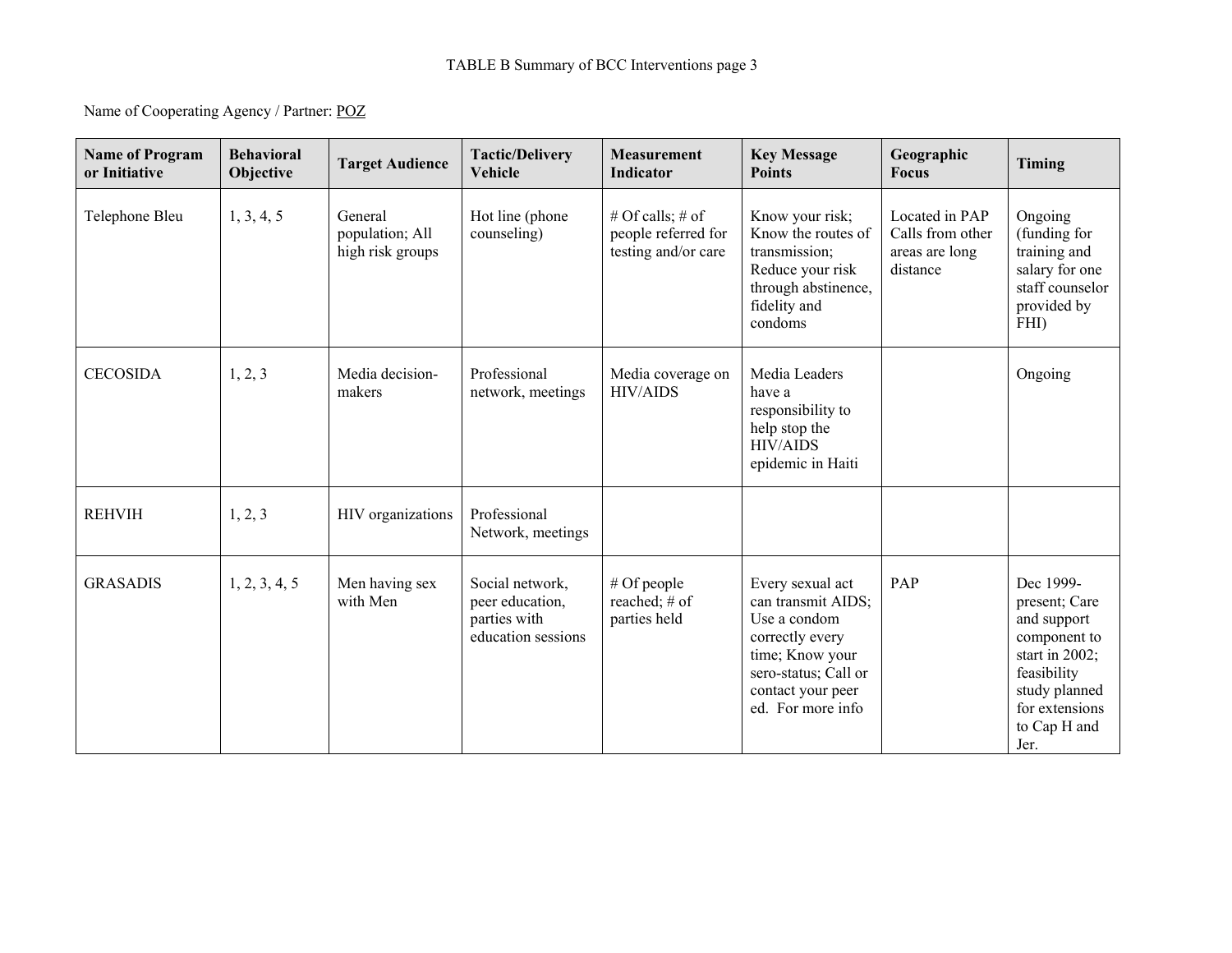Name of Cooperating Agency / Partner: POZ (continued)

| <b>Name of Program</b><br>or Initiative                                        | <b>Behavioral</b><br>Objective | <b>Target Audience</b>                                                  | <b>Tactic/Delivery</b><br>Vehicle                                                 | <b>Measurement</b><br><b>Indicator</b> | <b>Key Message</b><br><b>Points</b> | Geographic<br><b>Focus</b> | <b>Timing</b>             |
|--------------------------------------------------------------------------------|--------------------------------|-------------------------------------------------------------------------|-----------------------------------------------------------------------------------|----------------------------------------|-------------------------------------|----------------------------|---------------------------|
| Liaison with private<br>Drs. offices doing<br>HIV tests for US<br><b>Visas</b> | 5                              | General<br>population<br>seeking HIV test<br>for US visa<br>application | Training and<br>brochure for nurses<br>to do pre- and post-<br>test counseling    |                                        | Materials are being<br>developed    | PAP                        | Planned for<br>2002       |
| *CESAC                                                                         | 1, 3, 4, 5                     | General<br>population, esp.<br>high risk                                | Walk in center for<br>pre and post-test<br>counseling; blood<br>drawing for tests |                                        |                                     |                            |                           |
| $*GIPA$                                                                        | 1, 2, 5                        | Persons living<br>with AIDS                                             | Support group for<br>persons and<br>families living with<br><b>HIV/AIDS</b>       |                                        |                                     |                            |                           |
| *Memorial SIDA:<br>Birsions de Silence                                         | 1, 2, 3                        | General<br>population                                                   | Church and<br>community<br>services                                               | $#$ Of services held                   |                                     |                            | Annual                    |
| *World AIDS Day                                                                | 1, 2, 3                        | General<br>Population                                                   | Speeches and<br>events                                                            |                                        |                                     |                            | Annual                    |
| *"Caravane" Artists<br>and Young People<br><b>Against HIV/AIDS</b>             | 1, 2, 3, 4                     | Youth                                                                   | Community<br>Events, marches,<br>concerts,<br>testimonials                        |                                        |                                     |                            | $July - October$<br>20001 |

\* Note: funding for these programs provided by other donors (not primarily or exclusively USAID)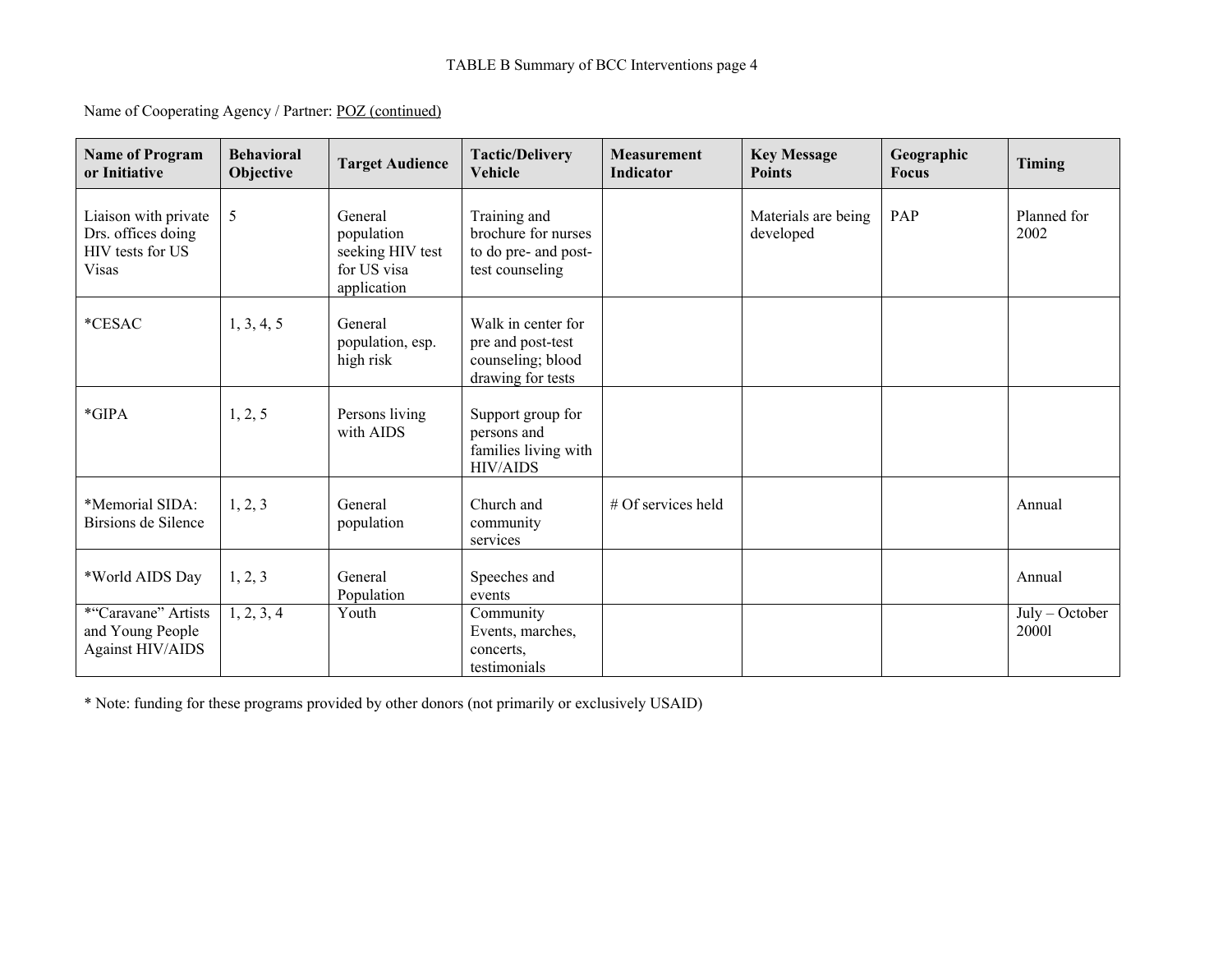### TABLE B Summary of BCC Interventions page 5

Name of Cooperating Agency / Partner: HS- 2004

| <b>Name of Program</b><br>or Initiative                          | <b>Behavioral</b><br>Objective | <b>Target Audience</b>                                           | <b>Tactic/Delivery</b><br>Vehicle                                                                                    | <b>Measurement</b><br>Indicator | <b>Key Message</b><br><b>Points</b>                                                                                                                                                                                   | Geographic<br><b>Focus</b>                                        | Timing                                                                                                                                                                                                                                                                                                                                                                                   |
|------------------------------------------------------------------|--------------------------------|------------------------------------------------------------------|----------------------------------------------------------------------------------------------------------------------|---------------------------------|-----------------------------------------------------------------------------------------------------------------------------------------------------------------------------------------------------------------------|-------------------------------------------------------------------|------------------------------------------------------------------------------------------------------------------------------------------------------------------------------------------------------------------------------------------------------------------------------------------------------------------------------------------------------------------------------------------|
| Community<br>Outreach based at<br><b>HS-2004 NGO</b><br>partners | 1, 4, 5                        | General<br>population, esp.<br>youth                             | <b>Education</b> sessions<br>and community<br>meetings held by<br>Community Health<br>Agents and<br>auxiliary nurses | # Sessions held                 | Responsible<br>sexuality, incl.<br>recognition and<br>treatment of STIs;<br>routes of<br>transmission for<br>HIV/AIDS;<br><b>HIV/AIDS</b><br>prevention;<br>information and<br>demonstration of<br>correct condom use | 7 departments                                                     | Ongoing: enter-<br>educate activities;<br>sensitization days;<br>community events<br>Nov 99-June<br>2000: Distance<br>learning manuals<br>and radio lectures<br>for community<br>health agents;<br>Radio Soap Opera<br>on community<br>radio stations; 12<br>radio spots<br>In preparation:<br>reminder<br>materials for<br>clients at home<br>(includes one on<br>STIs and<br>HIV/AIDS) |
| Health Worker<br>Training (through<br>GHESKIO)                   | 7                              | Physicians,<br>nurses, auxiliaries<br>at HS 2004 NGO<br>partners | Training sessions<br>on counseling, STI<br>management, HIV<br>prevention                                             | # Of health<br>workers trained  |                                                                                                                                                                                                                       | Training is in<br>PAP for health<br>workers from 7<br>departments | Ongoing                                                                                                                                                                                                                                                                                                                                                                                  |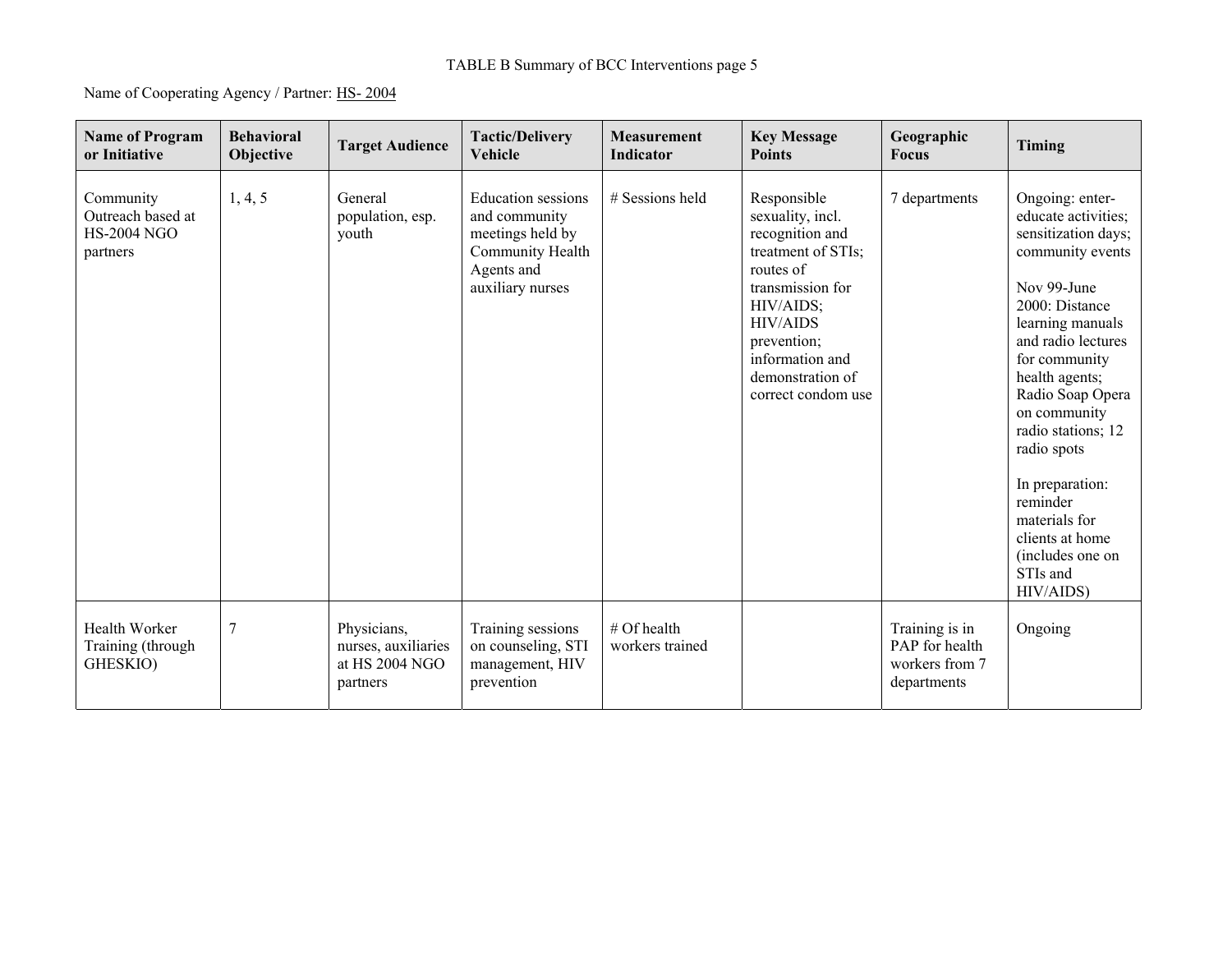| Name of Cooperating Agency / Partner: HS-2004 (continued) |
|-----------------------------------------------------------|
|-----------------------------------------------------------|

| <b>Name of Program</b><br>or Initiative | <b>Behavioral</b><br>Objective | <b>Target Audience</b>                                                                                      | <b>Tactic/Delivery</b><br>Vehicle                                                 | <b>Measurement</b><br>Indicator                                                                                                             | <b>Key Message</b><br><b>Points</b>                                                                                | Geographic<br><b>Focus</b>                                   | Timing                                                                                                         |
|-----------------------------------------|--------------------------------|-------------------------------------------------------------------------------------------------------------|-----------------------------------------------------------------------------------|---------------------------------------------------------------------------------------------------------------------------------------------|--------------------------------------------------------------------------------------------------------------------|--------------------------------------------------------------|----------------------------------------------------------------------------------------------------------------|
| NEW Collaboration<br>with POZ           | 7                              | Health workers at<br>5 pilot sites:<br>Grace Children's;<br>CDS; SADA;<br>Pierre Payeau;<br>Clinic St. Paul | Sensitization<br>sessions for health<br>workers (doctors,<br>nurses, auxiliaries) | $#$ Of attendees                                                                                                                            | Better openness<br>and understanding<br>when talking about<br>HIV/AIDS with<br>patients                            | One in PAP<br>One in Cap H.<br>Three on Cote<br>des Arcadins | Agreement has<br>just been signed<br>2 sensitization<br>sessions are<br>scheduled for<br>early January<br>2002 |
|                                         | 6                              | Community<br>leaders;<br>community<br>members; families<br>of people affected<br>by HIV/AIDS                | Community<br>outreach                                                             | $#$ Of volunteers and<br>$#$ of sessions<br># Of VCT and<br>service referrals<br># Of demonstration<br>sites and kiosks for<br>condom sales | The community<br>can find ways to<br>care for and<br>support people and<br>families living with<br><b>HIV/AIDS</b> |                                                              |                                                                                                                |
| New Agreement<br>near Clinic St Paul    | 1, 3, 4, 5                     | <b>Bus Drivers</b><br>Commercial Sex<br>Workers                                                             |                                                                                   |                                                                                                                                             |                                                                                                                    |                                                              | Planning to begin<br>in $2002$                                                                                 |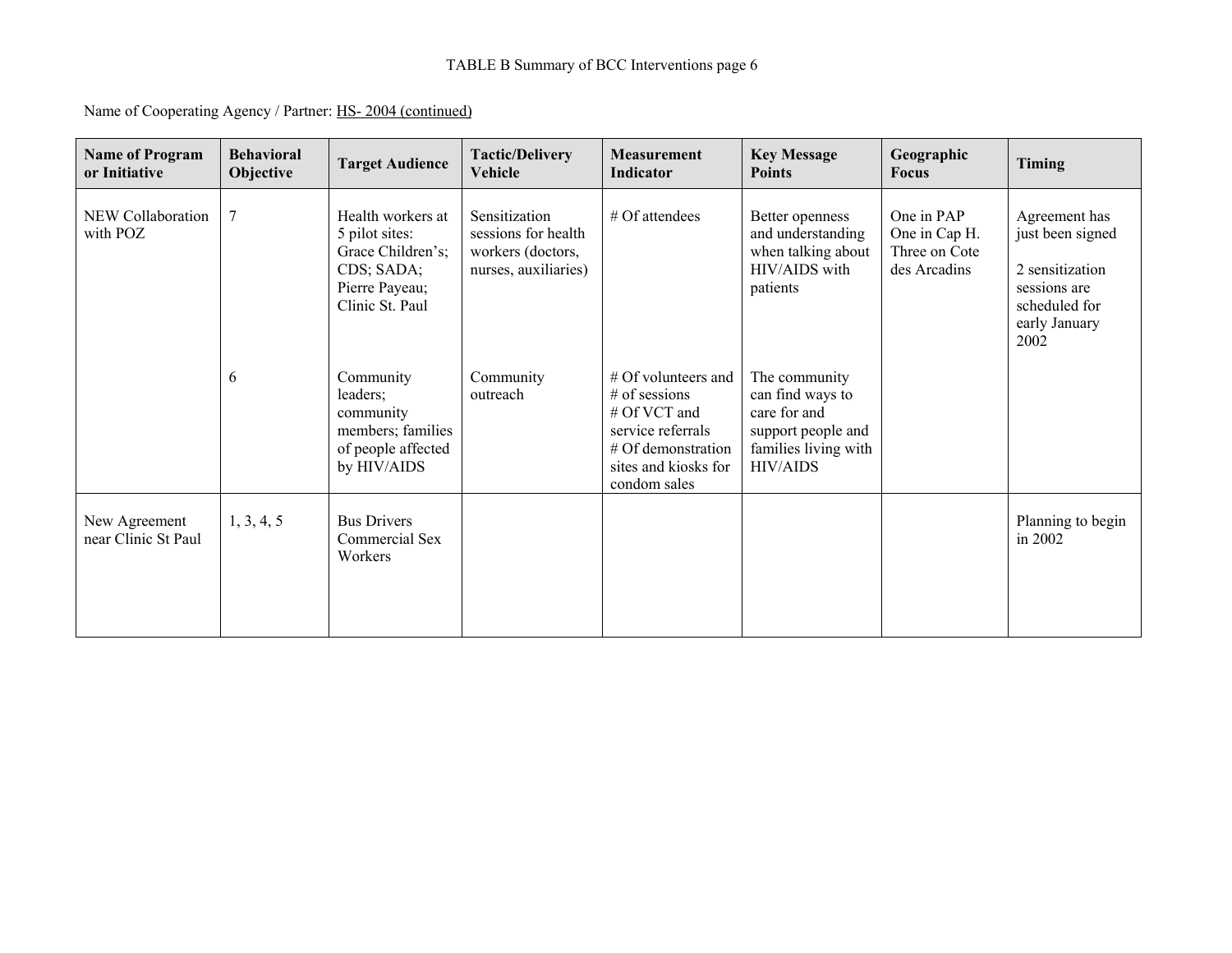### TABLE B Summary of BCC Interventions page 7

#### Name of Cooperating Agency / Partner: PSI/Haiti

| <b>Target</b><br><b>Audience</b> | <b>Behavioral</b><br>Goal                            | <b>Behavioral</b><br><b>Objectives</b>                                                                                                                                                                                                                                | <b>Tactics</b>                                                                                                                                                                                                                                                                                                       | <b>Delivery Channels</b>                                                                                                               | <b>Key Message</b><br><b>Points</b>                                                                                                                                                                                                                                                                    | Indicator                                                                                                                                                                                        | Geographic<br><b>Focus</b> | <b>Timeline</b>                                                                                                                                                                                                                                                                                                            | Current<br><b>Donors</b>                                                                                                                                                                                                |
|----------------------------------|------------------------------------------------------|-----------------------------------------------------------------------------------------------------------------------------------------------------------------------------------------------------------------------------------------------------------------------|----------------------------------------------------------------------------------------------------------------------------------------------------------------------------------------------------------------------------------------------------------------------------------------------------------------------|----------------------------------------------------------------------------------------------------------------------------------------|--------------------------------------------------------------------------------------------------------------------------------------------------------------------------------------------------------------------------------------------------------------------------------------------------------|--------------------------------------------------------------------------------------------------------------------------------------------------------------------------------------------------|----------------------------|----------------------------------------------------------------------------------------------------------------------------------------------------------------------------------------------------------------------------------------------------------------------------------------------------------------------------|-------------------------------------------------------------------------------------------------------------------------------------------------------------------------------------------------------------------------|
| Youth                            | Sustained<br>correct and<br>consistent<br>condom use | Improve<br>accuracy of<br>knowledge<br>and correct<br>myths<br>Increase<br>accurate self-<br>risk<br>perception<br>Increase self-<br>efficacy<br>related to<br>safer sexual<br>practices<br>Reinforce an<br>environment<br>supportive of<br>safer sexual<br>practices | Forums for<br>discussion<br>Entertainment<br>Education (street<br>theatre, outings,<br>other creative<br>activities)<br>Role-playing<br>School visits<br>Youth magazine<br>(Journal Jenn<br>$Y_O$<br>Mass media<br>campaigns<br><i>(generic</i> )<br>messages)<br>Mass media<br>campaigns<br>(promotion of<br>Pante) | Peer to peer<br>interpersonal<br>communication<br>(Club Cool)<br>Street theatre<br>Radio<br>Television<br>Magazines<br>Print materials | Address trusted<br>partner barriers<br>Evaluate your<br>real risk<br>Speak openly<br>about sexuality<br>with partners,<br>peers, family<br>Be prepared,<br>keep a condom<br>with you always<br>Make deliberate<br>informed choices<br>about your<br>sexuality<br>Don't have sex<br>without a<br>condom | Consistent<br>condom use<br>with regular<br>partners<br>Consistent<br>condom use<br>with casual<br>partners<br>Number of<br>youth carrying a<br>condom<br>Delayed onset<br>of sexual<br>activity | National                   | Club Cool<br>from $1995$ to<br>present<br>Journal Jenn<br><i>Yo</i> from 1999<br>to present<br>Generic<br>communica-<br>tion campaign<br>from $1990$ to<br>present<br><b>Brand</b><br>promotion<br>from $1989$ to<br>present<br>New messages<br>for 2001:<br>trusted partner,<br>negotiation<br>points, risk<br>perception | Dutch/<br><b>UNFPA</b><br>(portion of<br>Club Cool,<br>Journal,<br>generic<br>communica-<br>tion)<br><b>USAID</b><br>(portion of<br>Club Cool,<br>Journal, band<br>promotion)<br><b>CIDA</b><br>(condom<br>procurement) |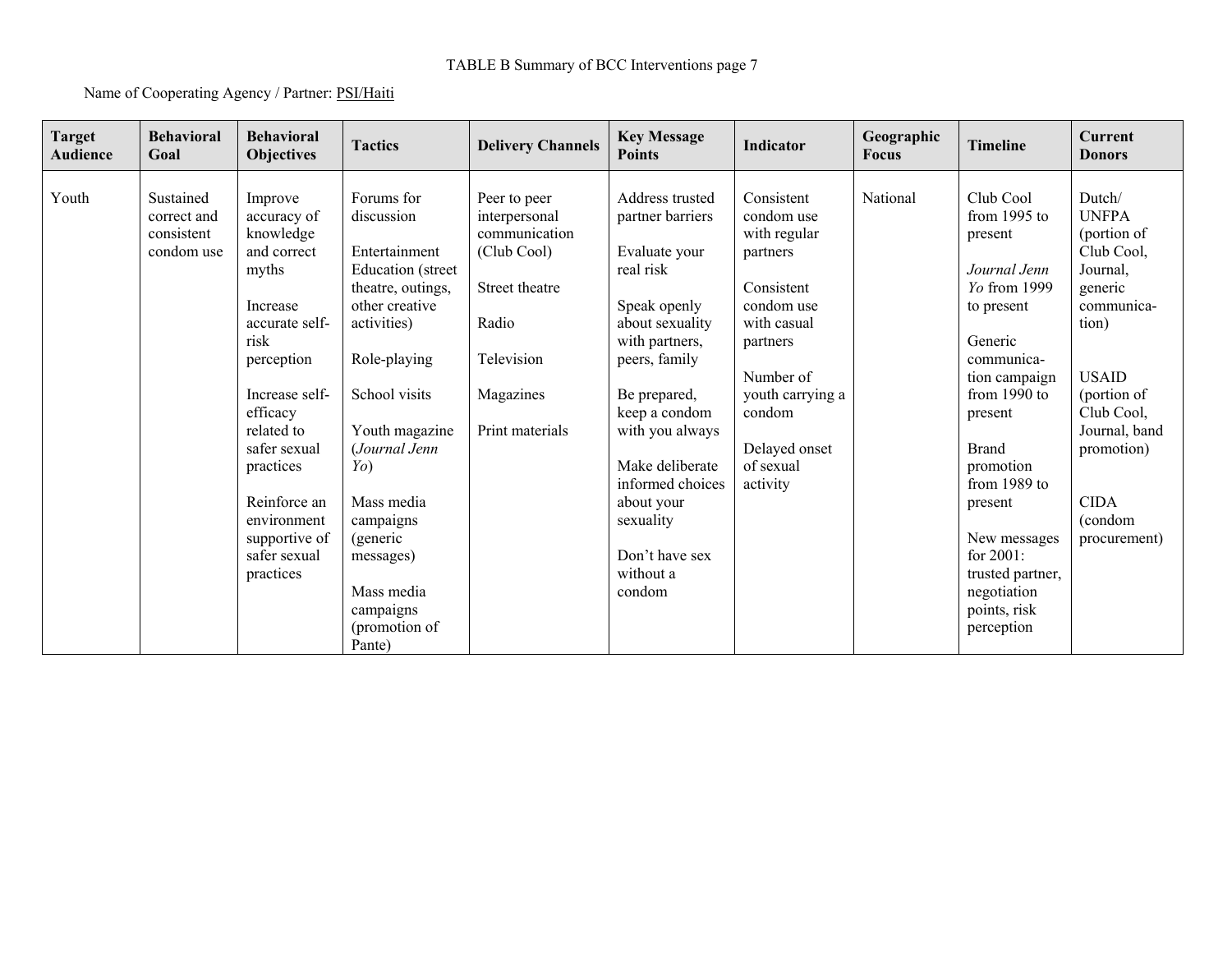TABLE B Summary of BCC Interventions page 8

| <b>Target</b><br>Audience                    | <b>Behavioral</b><br>Goal              | <b>Behavioral</b><br><b>Objectives</b>                                                                                                                                                                                                                                | <b>Tactics</b>                                                                                                                                                                      | <b>Delivery Channels</b>                                                                                  | <b>Key Message</b><br><b>Points</b>                                                                                                                                              | Indicator                                                                                                   | Geographic<br><b>Focus</b> | <b>Timeline</b>                                                                                                                                                                                                                | Current<br><b>Donors</b>                                                                                                                                          |
|----------------------------------------------|----------------------------------------|-----------------------------------------------------------------------------------------------------------------------------------------------------------------------------------------------------------------------------------------------------------------------|-------------------------------------------------------------------------------------------------------------------------------------------------------------------------------------|-----------------------------------------------------------------------------------------------------------|----------------------------------------------------------------------------------------------------------------------------------------------------------------------------------|-------------------------------------------------------------------------------------------------------------|----------------------------|--------------------------------------------------------------------------------------------------------------------------------------------------------------------------------------------------------------------------------|-------------------------------------------------------------------------------------------------------------------------------------------------------------------|
| Men and<br>women of<br>reproduc-<br>tive age | Sustained<br>and correct<br>condom use | Improve<br>accuracy of<br>knowledge<br>and correct<br>myths<br>Increase<br>accurate self-<br>risk<br>perception<br>Increase self-<br>efficacy<br>related to<br>safer sexual<br>practices<br>Reinforce an<br>environment<br>supportive of<br>safer sexual<br>practices | Mass media<br>campaigns<br>(generic<br>messages)<br>Mass media<br>campaigns<br>(promotion of<br>Pante)<br>Interpersonal<br>communication<br>Correct condom<br>use<br>demonstrations | Radio<br><b>Television</b><br>Print materials<br>Sensibilisations<br>(Soirees Pante)<br>Event sponsorship | Address trusted<br>partner barriers<br>Evaluate your<br>real risk<br>Speak openly<br>about sexuality<br>with partners,<br>peers, family<br>Don't have sex<br>without a<br>condom | Consistent<br>condom use<br>with regular<br>partners<br>Consistent<br>condom use<br>with casual<br>partners | National                   | Generic<br>communica-<br>tion campaign<br>from $1990$ to<br>present<br><b>Brand</b><br>promotion<br>from $1989$ to<br>present<br>New messages<br>for $2001$ :<br>trusted partner,<br>negotiation<br>points, risk<br>perception | Dutch/<br><b>UNFPA</b><br>(generic<br>communica-<br>tion)<br><b>USAID</b> (brand<br>promotion,<br>event<br>sponsorship)<br><b>CIDA</b><br>(condom<br>procurement) |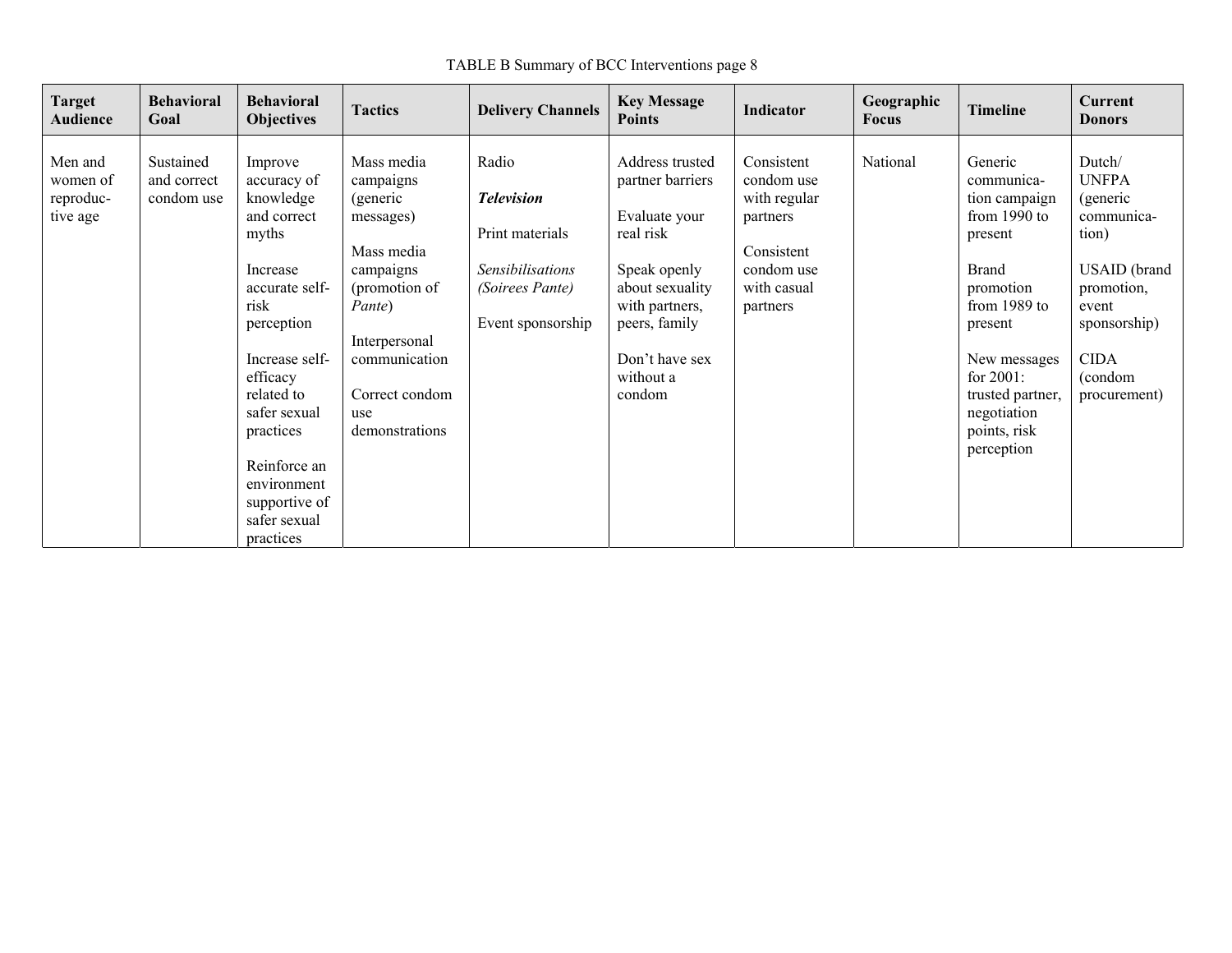TABLE B Summary of BCC Interventions page 9

| <b>Target</b><br><b>Audience</b> | <b>Behavioral</b><br>Goal                            | <b>Behavioral</b><br><b>Objectives</b>                                                                                                                                                                 | <b>Tactics</b>                                                                                                  | <b>Delivery Channels</b>                                                                                                                                                         | <b>Key Message</b><br><b>Points</b>                                                                                                                                                                                                      | <b>Indicator</b>                                                                                            | Geographic<br>Focus | <b>Timeline</b>                                              | <b>Current</b><br><b>Donors</b>         |
|----------------------------------|------------------------------------------------------|--------------------------------------------------------------------------------------------------------------------------------------------------------------------------------------------------------|-----------------------------------------------------------------------------------------------------------------|----------------------------------------------------------------------------------------------------------------------------------------------------------------------------------|------------------------------------------------------------------------------------------------------------------------------------------------------------------------------------------------------------------------------------------|-------------------------------------------------------------------------------------------------------------|---------------------|--------------------------------------------------------------|-----------------------------------------|
| $\mathbf{CSW}$                   | Sustained<br>correct and<br>consistent<br>condom use | Increase<br>accurate self-<br>risk<br>perception<br>Increase self-<br>efficacy<br>related to<br>safer sexual<br>practices<br>Reinforce an<br>environment<br>supportive of<br>safer sexual<br>practices | Training CSW as<br>peer educators<br>Clubs for CSW<br>(Club Reyalite)<br>Role-playing<br>Talks, other<br>events | Interpersonal<br>communication:<br>- Training<br>- Clubs<br>- Talks and events<br>(Ambyans Reyalite)                                                                             | Address trusted<br>partner barriers<br>Condom use<br>negotiation                                                                                                                                                                         | Consistent<br>condom use<br>with regular<br>partners<br>Consistent<br>condom use<br>with casual<br>partners | Port-au-<br>Prince  | CSW training<br>and Ambyans<br>Revalite from<br>199x to 2001 | Dutch/<br><b>UNFPA</b><br><b>USAID?</b> |
| CSW                              | Sustained<br>correct and<br>consistent<br>condom use | Increase<br>accurate self-<br>risk<br>perception<br>Increase self-<br>efficacy<br>related to<br>safer sexual<br>practices<br>Reinforce an<br>environment<br>supportive of<br>safer sexual<br>practices | Print materials<br>Cooperative<br>groups                                                                        | Printed materials<br>with specific CSW<br>messages<br>Cooperative groups<br>Interpersonal<br>communication:<br>- Training<br>- Clubs<br>- Talks and events<br>(Ambyans Reyalite) | CSW solidarity<br>Specific<br>arguments for<br>condom use<br>negotiation<br>Cooperatives can<br>work together<br>with PSI/Haiti<br>support to help<br>decrease<br>financial<br>dependence and<br>increase condom<br>negotiating<br>power | Consistent<br>condom use<br>with regular<br>partners<br>Consistent<br>condom use<br>with casual<br>partners | Port-au-<br>Prince  | Proposed                                                     | USAID?                                  |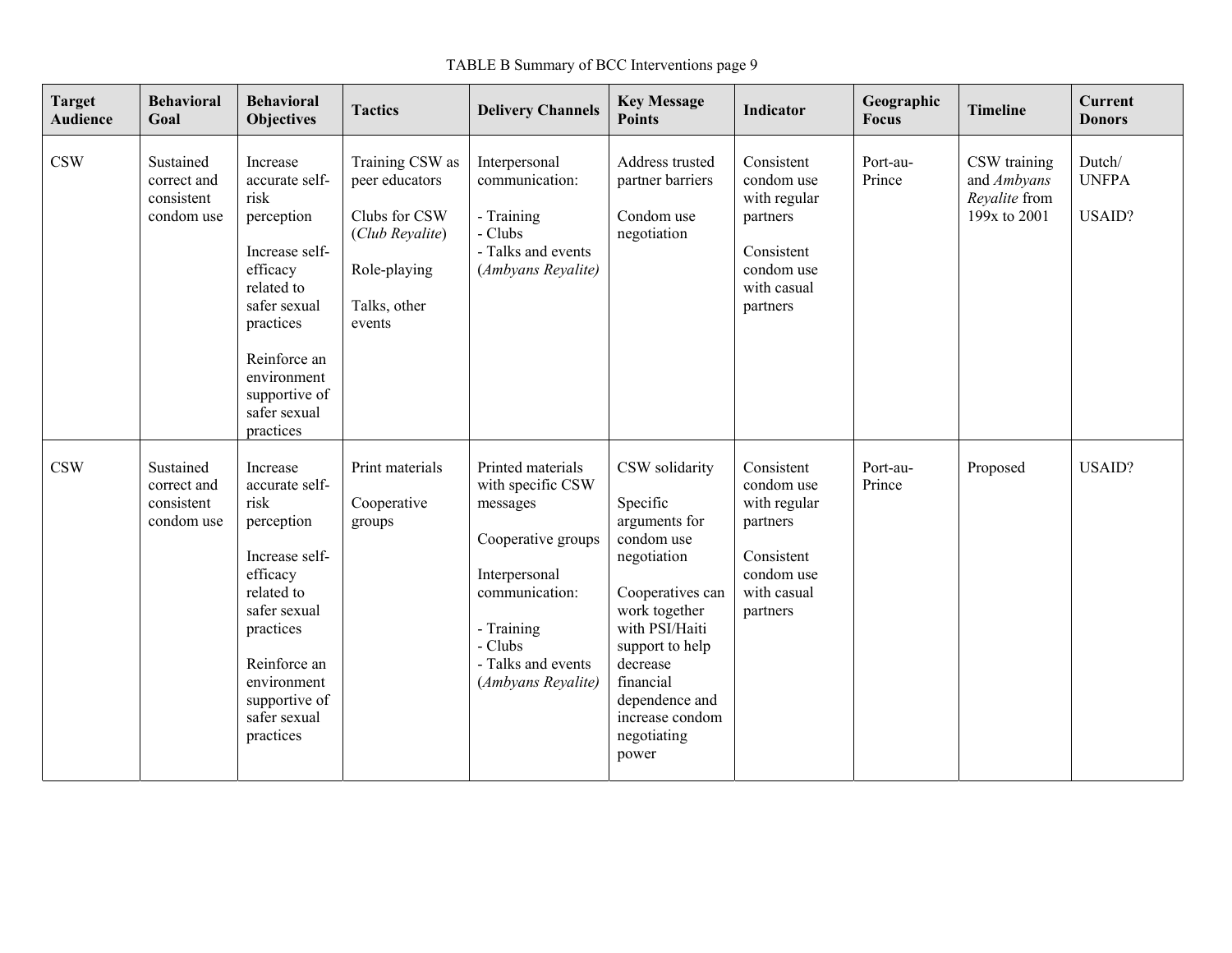TABLE B Summary of BCC Interventions page 10

| <b>Target</b><br><b>Audience</b>                                                                                | <b>Behavioral</b><br>Goal                            | <b>Behavioral</b><br><b>Objectives</b>                                                                                                                                                                                                                | <b>Tactics</b>                                                                                             | <b>Delivery Channels</b>                                                                                                                                                                                                                                                         | <b>Key Message</b><br><b>Points</b>                                                                                         | Indicator                                                                                                   | Geographic<br><b>Focus</b> | <b>Timeline</b> | Current<br><b>Donors</b> |
|-----------------------------------------------------------------------------------------------------------------|------------------------------------------------------|-------------------------------------------------------------------------------------------------------------------------------------------------------------------------------------------------------------------------------------------------------|------------------------------------------------------------------------------------------------------------|----------------------------------------------------------------------------------------------------------------------------------------------------------------------------------------------------------------------------------------------------------------------------------|-----------------------------------------------------------------------------------------------------------------------------|-------------------------------------------------------------------------------------------------------------|----------------------------|-----------------|--------------------------|
| Mobile<br>populations<br>Truck<br>drivers<br>Sailors<br>Men in<br>uniform<br>Travel-<br>ing<br>sales-<br>people | Sustained<br>correct and<br>consistent<br>condom use | Increase<br>accurate self-<br>risk<br>perception<br>Increase self-<br>efficacy<br>related to<br>safer sexual<br>practices<br>Increase<br>correct<br>condom use<br>skills<br>Reinforce an<br>environment<br>supportive of<br>safer sexual<br>practices | Self-tests<br>Role playing<br>Trusted partner<br>myths<br>Talks, other<br>events<br>Media<br>reinforcement | Interpersonal<br>communication:<br>Soirees Pante<br>$\overline{\phantom{a}}$<br>Entertaining<br>$\overline{\phantom{a}}$<br>games<br>Targeted<br>$\overline{\phantom{a}}$<br>media<br>messages<br>through<br>specific<br>channels<br>Print materials<br>$\overline{\phantom{a}}$ | Address trusted<br>partner barriers<br>Evaluate your<br>personal risk<br>carefully<br>Don't have sex<br>without a<br>condom | Consistent<br>condom use<br>with regular<br>partners<br>Consistent<br>condom use<br>with casual<br>partners | National                   | Proposed        | <b>USAID?</b><br>French? |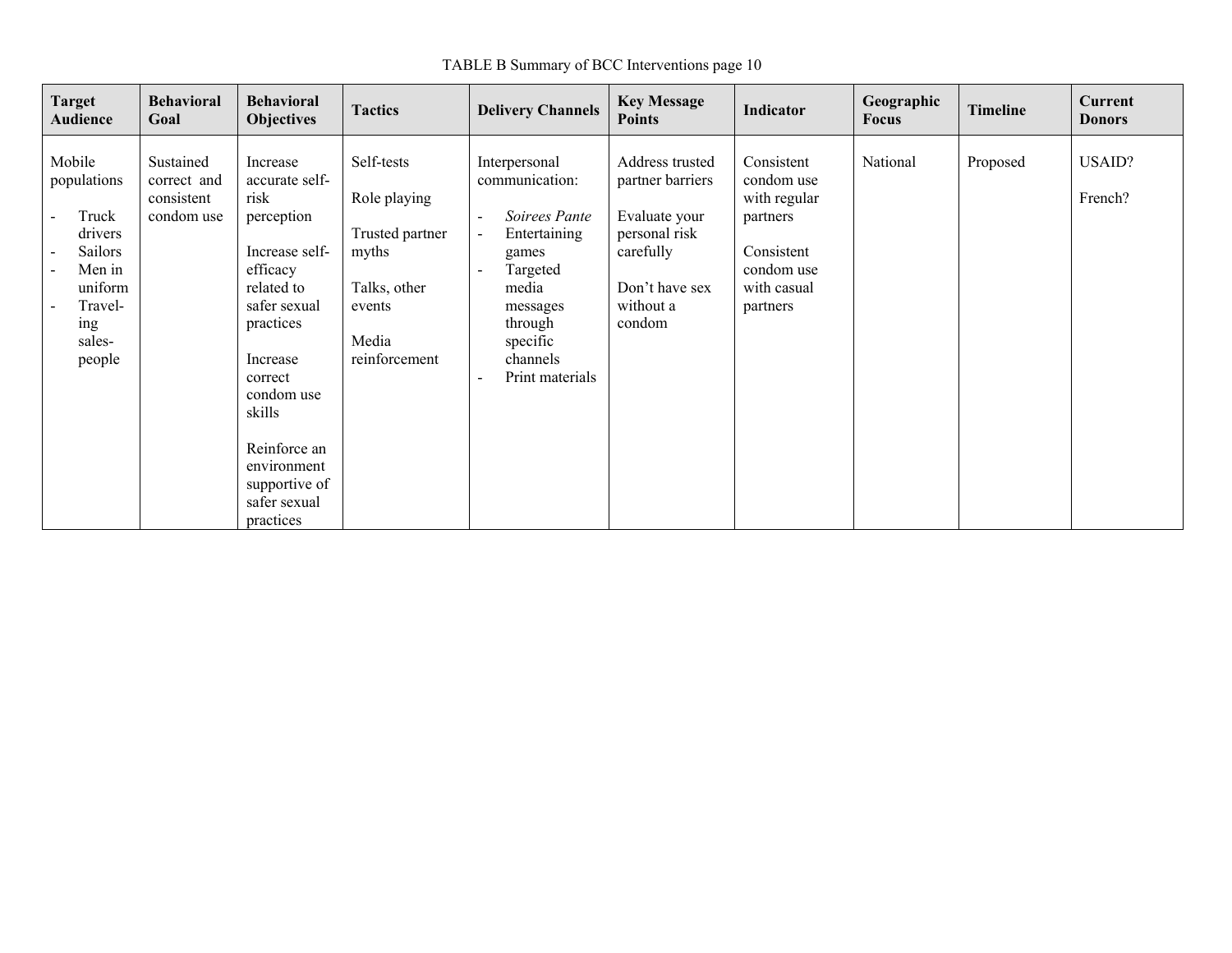| <b>Behavior Change</b><br><b>Objective</b>                                                               | <b>Target Audience</b>                                                                                                                                                                                                                                                                   | <b>Current Programs</b>                                                                                            | <b>Unmet Needs</b>                                                                                |
|----------------------------------------------------------------------------------------------------------|------------------------------------------------------------------------------------------------------------------------------------------------------------------------------------------------------------------------------------------------------------------------------------------|--------------------------------------------------------------------------------------------------------------------|---------------------------------------------------------------------------------------------------|
| <b>Objective 1. Dispel</b><br>myths and improve<br>the accuracy of<br>knowledge about<br><b>HIV/AIDS</b> | Opinion leaders<br>$\bullet$<br>political leaders<br>Religious leaders<br><b>Educational leaders</b><br>Government officials<br>Media decision-makers<br>Leaders of social and<br>professional organizations<br>Public intellectuals<br><b>Celebrities</b><br><b>Traditional healers</b> | Events: World AIDS Day;<br>Memorials<br>CECOSIDA for Media Leaders;<br><b>REHVIH for HIV/AIDS</b><br>organizations | One-to-One Outreach/, Conference/<br><b>Network for Religious and</b><br><b>Education Leaders</b> |
|                                                                                                          | General population, especially:<br>$\bullet$<br>High risk groups<br>Families affected by<br><b>HIV/AIDS</b>                                                                                                                                                                              | <b>Events</b><br>Community Outreach (HS-2004<br>NGO partners)                                                      | Events that stimulate discussion in<br>personal networks: testimonials;<br>controversy, etc       |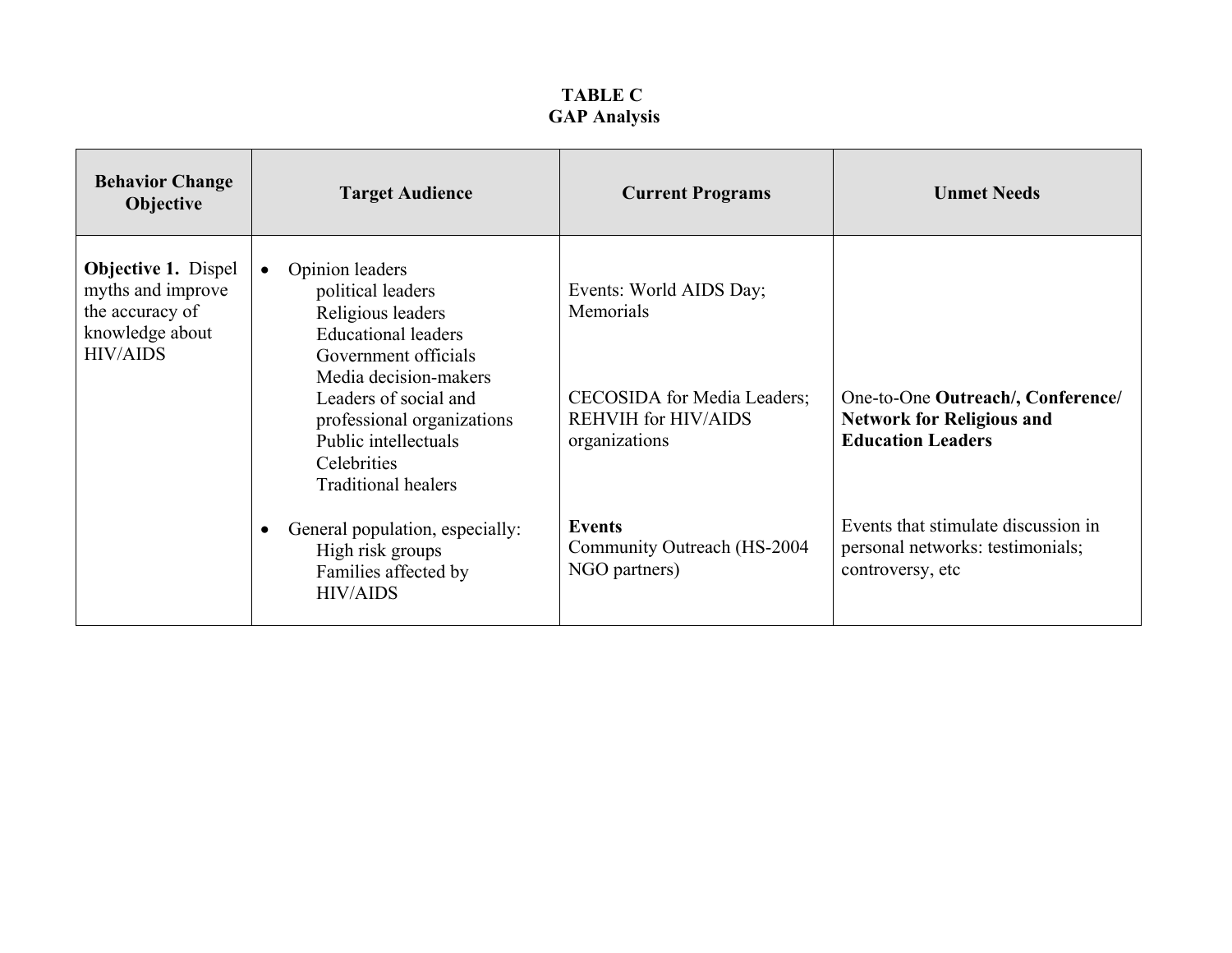| <b>Behavior Change</b><br><b>Objective</b>                                                                      | <b>Target Audience</b>                                                                                                                                                                                                                                                                                                                                                                                  | <b>Current Programs</b> | <b>Unmet Needs</b>                                                                                                                                                             |
|-----------------------------------------------------------------------------------------------------------------|---------------------------------------------------------------------------------------------------------------------------------------------------------------------------------------------------------------------------------------------------------------------------------------------------------------------------------------------------------------------------------------------------------|-------------------------|--------------------------------------------------------------------------------------------------------------------------------------------------------------------------------|
| Objective 2.<br>Reduce fear, stigma,<br>and discrimination<br>against persons<br>living with<br><b>HIV/AIDS</b> | Opinion leaders<br>$\bullet$<br>Political leaders<br>Religious leaders<br><b>Educational leaders</b><br>Government officials<br>Media decision-makers<br>Leaders of social and<br>professional organizations<br>Public intellectuals<br>Celebrities<br><b>Traditional healers</b><br>General population, especially.<br>$\bullet$<br>Local community leaders<br>Families affected by<br><b>HIV/AIDS</b> |                         | Visible spokesperson/testimonial on<br>stigma to relate to opinion leaders<br>(rather than youth)<br>Stigma interventions at community<br>level based on best global practices |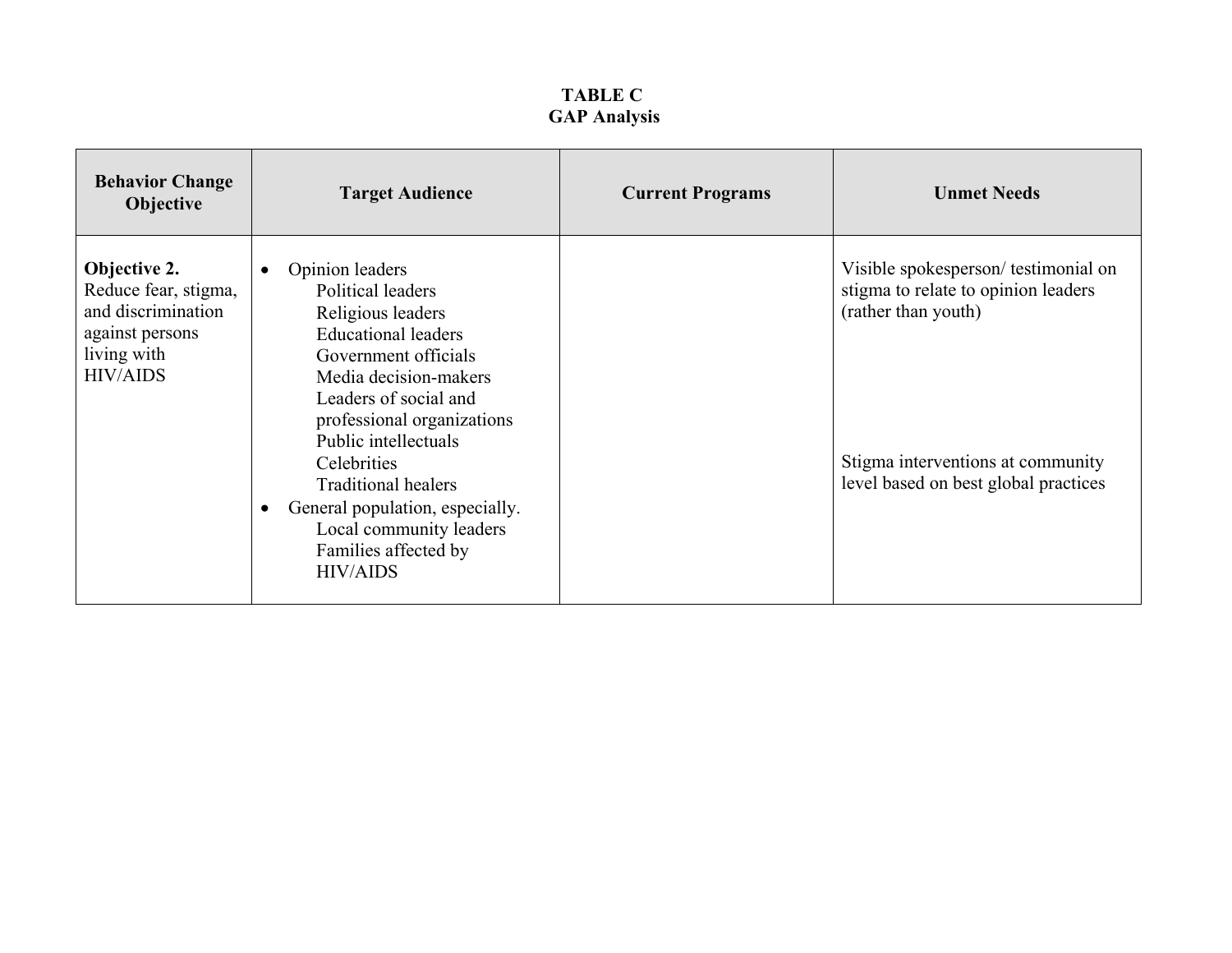| <b>Behavior Change</b><br>Objective                                                                                             | <b>Target Audience</b>                                                                                                                                                                                                                                                                         | <b>Current Programs</b>                                                                                                                                                                                                            | <b>Unmet Needs</b>                                                                                                                                                        |
|---------------------------------------------------------------------------------------------------------------------------------|------------------------------------------------------------------------------------------------------------------------------------------------------------------------------------------------------------------------------------------------------------------------------------------------|------------------------------------------------------------------------------------------------------------------------------------------------------------------------------------------------------------------------------------|---------------------------------------------------------------------------------------------------------------------------------------------------------------------------|
| <b>Objective 3. Create</b><br>a supportive<br>environment that<br>reinforces healthy<br>choices on the part<br>of those at risk | Personal Influencers:<br>Peers<br>$\bullet$<br>Local priests and pastors<br>$\bullet$<br>Local community leaders<br>$\bullet$<br>School administrators and teachers<br>$\bullet$<br><b>Traditional Healers</b><br>$\bullet$<br>Parents and extended family of<br>$\bullet$<br>high risk groups | Events, Peer education, and<br>Enter-Educate Programs for<br>Youth<br>Generic Advertising Campaigns<br>Geared to Youth<br><b>GRASADIS</b> for MSM<br>National and Community Events<br>and Memorials<br>Community outreach programs | Interpersonal Communication<br>Interventions for Adult Influencers<br>(school-based, church-based)<br>Generic Advertising Campaigns<br>Modeling Supportive Adult Behavior |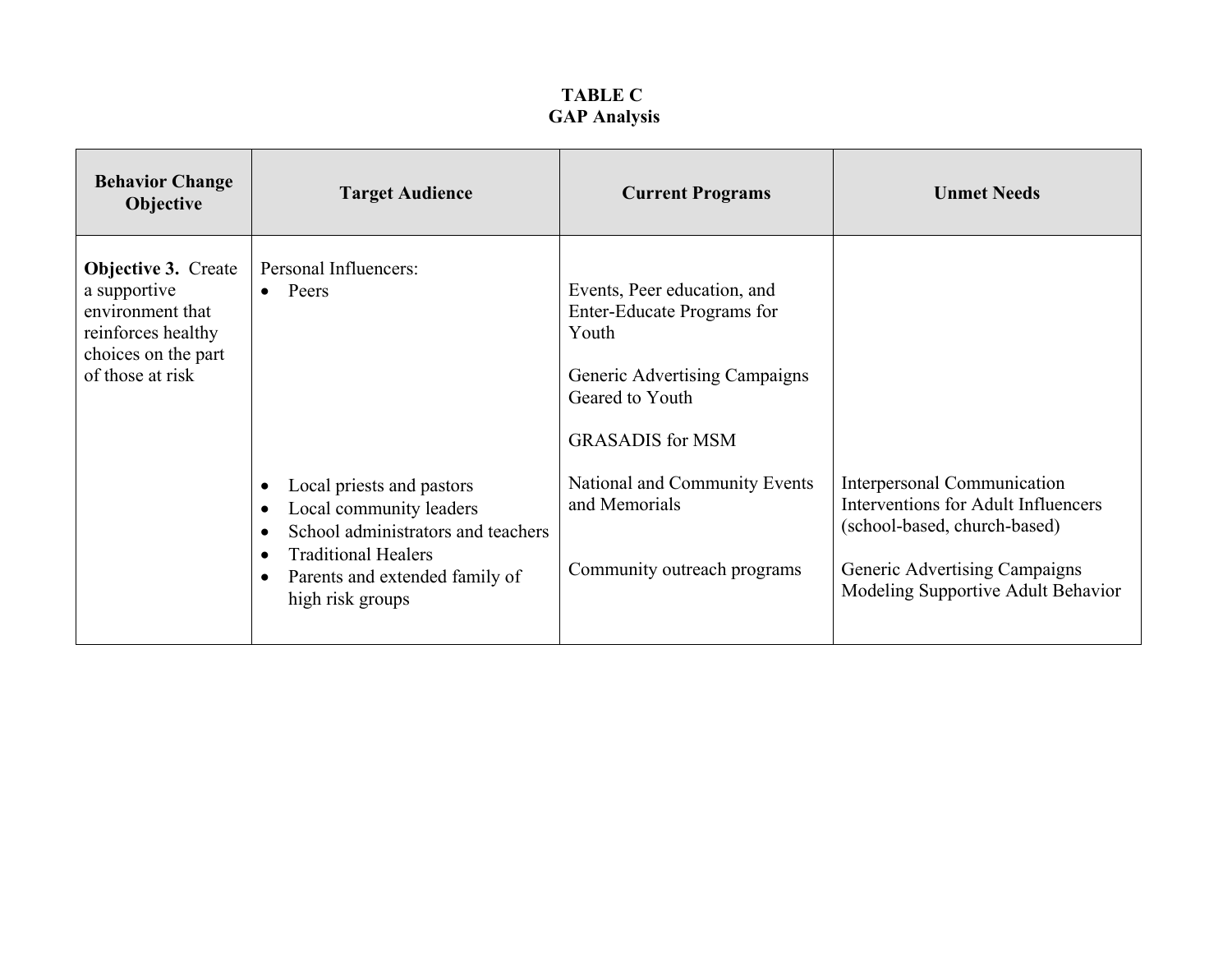| <b>Behavior Change</b><br>Objective                                                                                                                                                                                                                                                                                 | <b>Target Audience</b>                                                                                                                                                                                            | <b>Current Programs</b>                                                                                               | <b>Unmet Needs</b>                                                                                                                                                                                                                                                   |
|---------------------------------------------------------------------------------------------------------------------------------------------------------------------------------------------------------------------------------------------------------------------------------------------------------------------|-------------------------------------------------------------------------------------------------------------------------------------------------------------------------------------------------------------------|-----------------------------------------------------------------------------------------------------------------------|----------------------------------------------------------------------------------------------------------------------------------------------------------------------------------------------------------------------------------------------------------------------|
| Objective 4.<br>Increase the<br>appropriate self-<br>perception of risk<br>and the use of<br>appropriate risk-<br>reduction strategies:<br>Abstinence and<br>delayed onset of<br>sexual activity<br>Fidelity and<br>$\bullet$<br>reduction of<br>multiple partners<br>Consistent and<br>$\bullet$<br>correct use of | Adolescents and young adults<br>$\bullet$<br>Males and females prior to the<br>initiation of sexual activity<br>Males and females with serial<br>$\bullet$<br>and multiple partners<br>Males and females in union | Events, Peer Education and<br>Enter-Educate Programs for<br>Youth<br>Generic and Branded Advertising<br>on Condom Use | Messages and Interventions that<br>address causes of distorted risk<br>perception and barriers to risk<br>reduction strategies<br>Messages and Interventions that<br>address sub-segments of the youth<br>audience (e.g., prior to initiation of<br>sexual activity) |
|                                                                                                                                                                                                                                                                                                                     | Men with disposable income<br>$\bullet$<br>Migrants and men away from<br>home<br>Men in uniform<br>$\bullet$<br>Men having sex with men<br>$\bullet$                                                              | <b>Nightclub Education Sessions</b><br>(Soiree Pante)                                                                 | Interventions geared Male<br>responsibility for sexual risk<br>Workplace Interventions                                                                                                                                                                               |
| condoms                                                                                                                                                                                                                                                                                                             |                                                                                                                                                                                                                   | Peer Education and Social<br>Network (GRASADIS)                                                                       | Expanded Access (beyond PAP)                                                                                                                                                                                                                                         |
|                                                                                                                                                                                                                                                                                                                     | <b>Commercial Sex Workers</b><br>$\bullet$                                                                                                                                                                        | Clubs for CSW's (Club Reyalite)<br>Safe House and Peer Counseling<br>(Projet Lakay)                                   | Expanded Access (beyond PAP)                                                                                                                                                                                                                                         |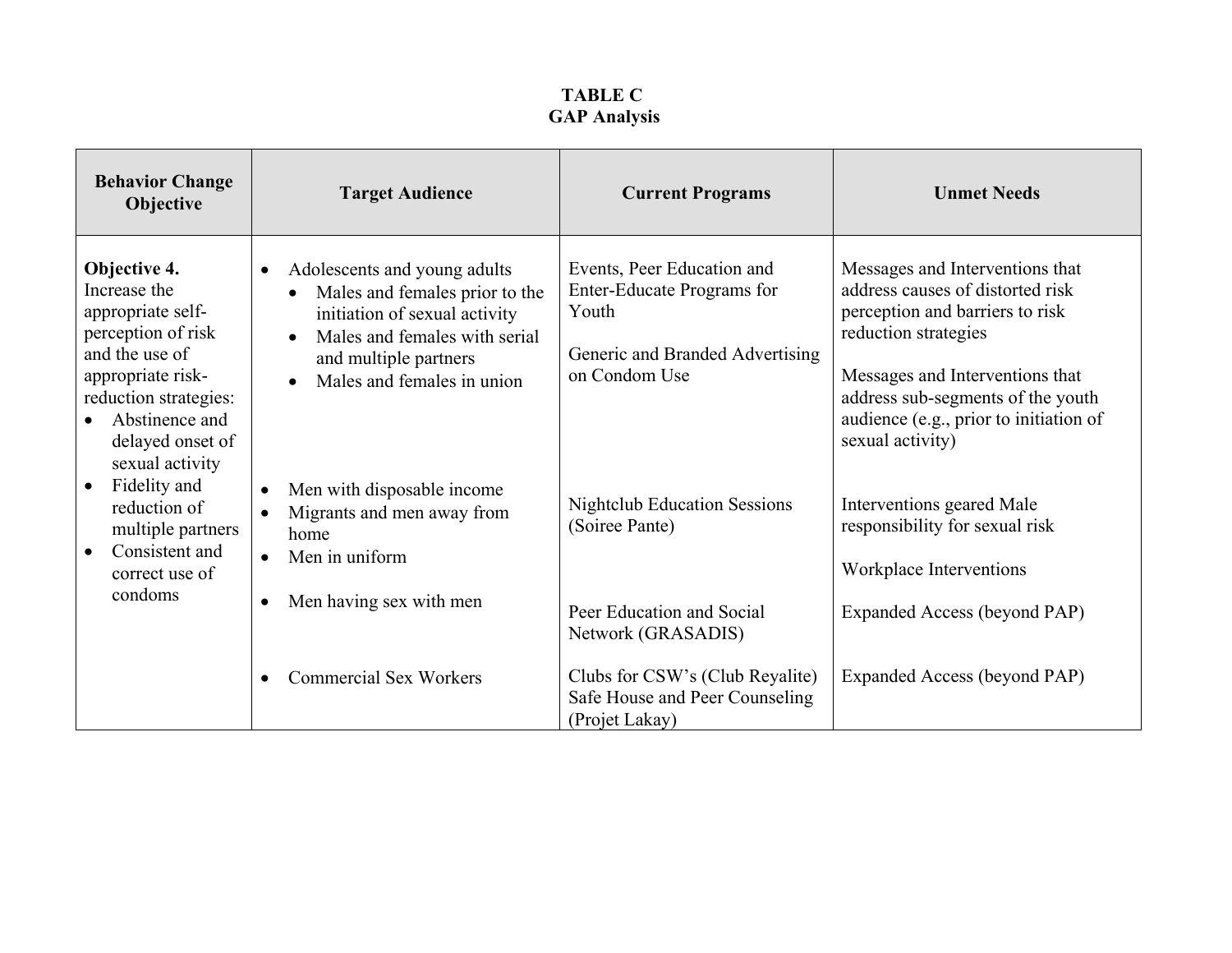| <b>Behavior Change</b><br>Objective                                                                                                                               | <b>Target Audience</b>                                                                                                                                                                                                                                                                                                                         | <b>Current Programs</b>                                                | <b>Unmet Needs</b>                                                                                                                                                |
|-------------------------------------------------------------------------------------------------------------------------------------------------------------------|------------------------------------------------------------------------------------------------------------------------------------------------------------------------------------------------------------------------------------------------------------------------------------------------------------------------------------------------|------------------------------------------------------------------------|-------------------------------------------------------------------------------------------------------------------------------------------------------------------|
| Objective 5.<br>Increase the<br>frequency of<br>appropriate care-<br>seeking behaviors<br>for:<br>Voluntary<br>Counseling and<br>Testing, and<br>related services | Adolescents and young adults<br>$\bullet$<br>Males and females prior to the<br>$\bullet$<br>initiation of sexual activity<br>Males and females with serial<br>and multiple partners<br>Males and females in union<br>Men with disposable income<br>$\bullet$<br>Migrants and men away from<br>$\bullet$<br>home<br>Men in uniform<br>$\bullet$ | Hot Line Counseling (Tel Bleu)<br>Peer Education Programs for<br>Youth | Mass Media Messages Urging<br>Treatment for STIs, VCT<br>Access to (More) Youth Friendly Test<br>and Treatment Sites<br>Peer Education<br>Workplace Interventions |
| Treatment for<br>$\bullet$<br><b>STIs</b><br>Treatment for<br>$\bullet$<br>opportunistic<br>infections<br>Maternal to child<br>$\bullet$<br>transmission and      | Men having sex with men<br>$\bullet$<br><b>Commercial Sex Workers</b><br>$\bullet$                                                                                                                                                                                                                                                             | Peer Counseling (GRASADIS)<br>Projet Lakay; Club Reyalite              |                                                                                                                                                                   |
| prevention                                                                                                                                                        | sero-positive individuals<br>$\bullet$<br>sero-positive pregnant women                                                                                                                                                                                                                                                                         | Clinic-based counseling                                                | Access to Test Sites and Treatment<br>Mass Media Messages on care-<br>seeking<br>Training in Counseling for HCW's                                                 |